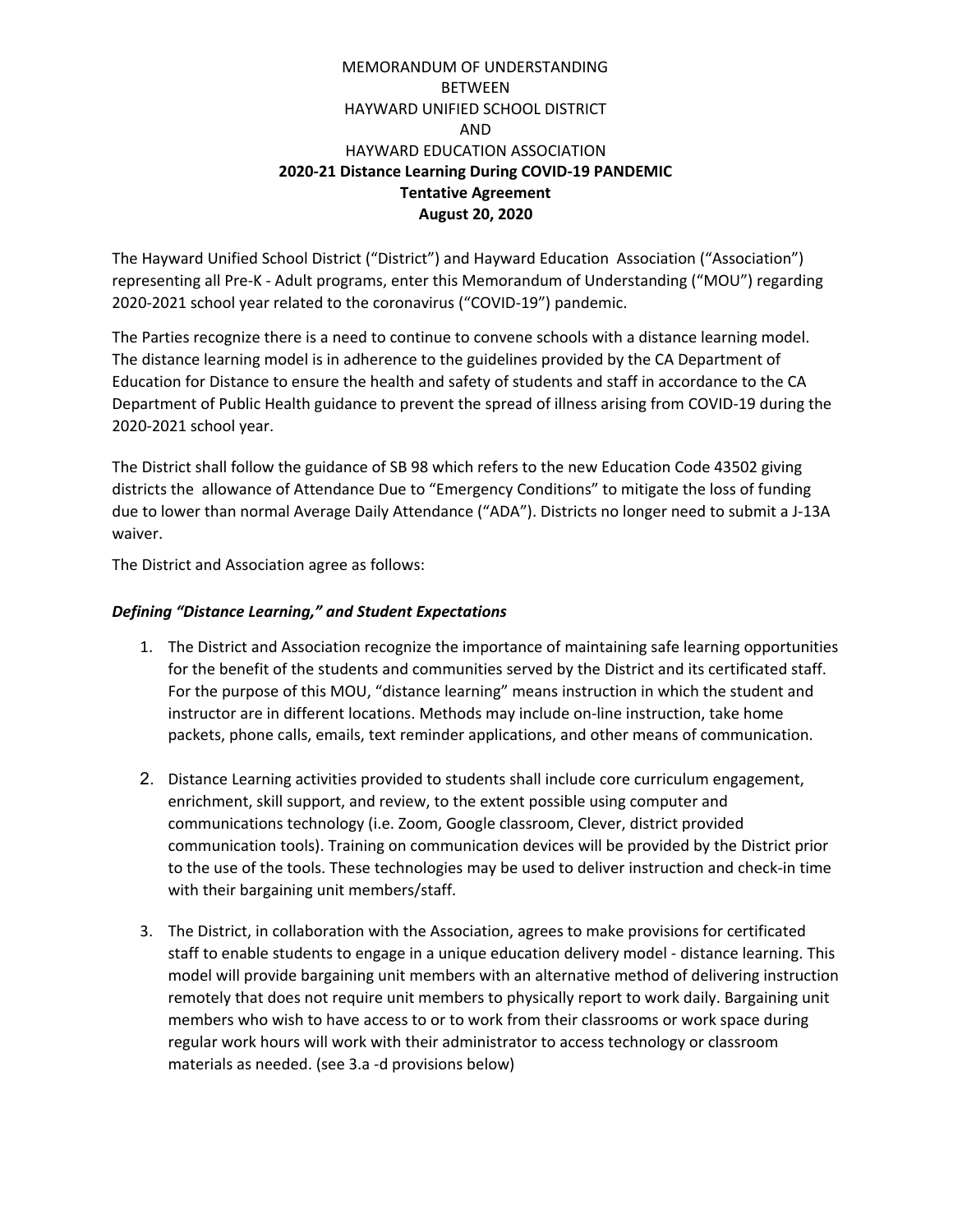- a. All safety precautions/CDE guidance will be followed. Each bargaining unit member using their classroom as a workspace will be provided soap/hand sanitizer, paper towels, wipes, and gloves. Social distance practices must be followed, and masks must always be worn. Each bargaining unit member will schedule going into the site with no later than a 48-hour notice to the administration so that custodial staff can ensure rooms have been cleaned prior to the bargaining unit members' return. Once returned , if the work schedule involves regular hours in the classroom, bargaining unit members can place a sign on the door that states when they are scheduled to return to the classroom e.g. the next day. The room would not be expected to be cleaned on a daily visit to visit basis unless requested by the bargaining unit members or if there are other bargaining unit members/visitors in the room after the bargaining unit members leave the room. The district will ensure that common areas are disinfected daily based on CPHA and Cal OSHA guidelines.
- b. Bargaining unit members may "meet" virtually using zoom or similar programs or may meet in rooms where social distancing may be practiced.
- c. If bathrooms are used during the time a bargaining unit member is on campus, there will be a notice that the facilities have been used as a cautionary measure. Each bathroom will have water, soap, paper towels, wipes or materials to wipe down handles and liners for toilets. A staggered schedule will be developed so that bathrooms will be monitored regularly for use. If a bathroom has been used, the custodial staff will sanitize the bathroom according to the schedule. The District will ensure that each staff bathroom will be sanitized at the end of each day of the work year.
- d. Following further guidance from the California Department of Education (CDE), SSPI, or Governor, the parties will meet again to determine any additional options for grading to ensure equity. This agreement does not usurp the contractual rights nor provisions in Ed Code to administer grades as deemed appropriate by the bargaining unit members.

#### *Preparation Time to Prepare for Reopening*

4. The district will ensure that the site, classroom, and all common areas are disinfected daily based on CPHA and Cal OSHA guidelines. All bathrooms will have soap, water, paper towels, wipes or materials to wipe down handles and liners for toilets. A staggered schedule will be developed so that bathrooms will be monitored regularly for use. If a bathroom has been used, the custodial staff will sanitize the bathroom according to the schedule. The District will ensure that each staff bathroom will be sanitized after each teacher work day.

#### *Prior to Instruction Beginning for the Traditional School Year*: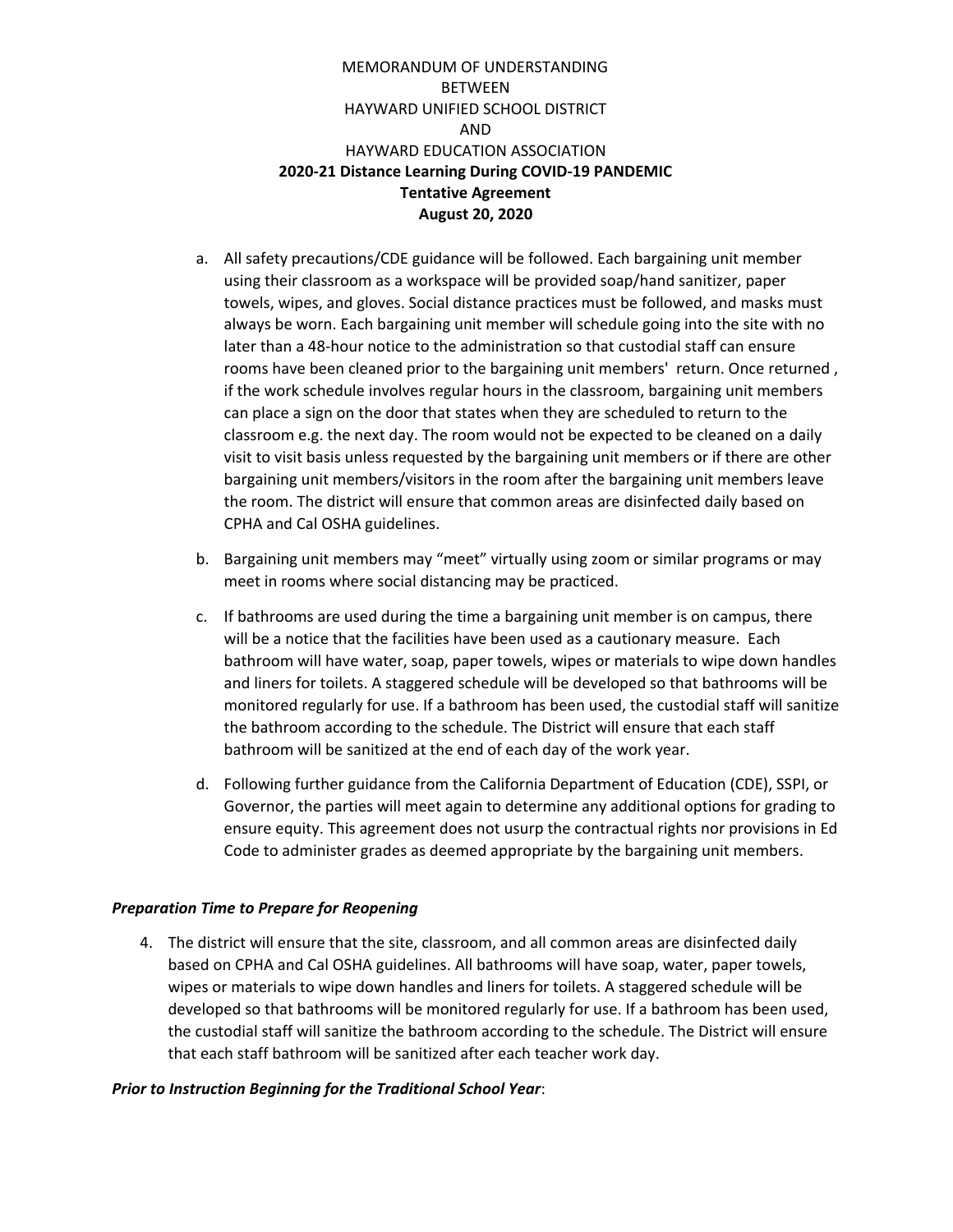5. Two voluntary professional development days will be offered on August 17 - 18, 2020 for those working on the traditional calendar schedule. The PD training portion shall not exceed the first 3 hours, 15 minutes each day. Unit members may elect to participate in additional PD trainings beyond the 3 hours, 15 minutes voluntarily. The latter half of the PD day shall be for purposes of implementation and planning, collaboration or technical assistance related to the training just received. Trainers may be available during this time to assist in the planning of the implementation. Bargaining unit members may voluntarily make arrangements to work together through zoom or at sites practicing social distance and in accordance with state safety guidelines including but not limited to social distancing practices. Bargaining unit members will be paid for a full day at their per diem rate for participating in the PD days. All presentations led by HEA members will be on a voluntary basis and the member will be compensated at their per diem rate plus 2 hours at the hourly rate for each hour presentation.

A menu of topics will be provided such as:

- a. Google Classroom
- b. Google Hangouts/Zoom /breakout rooms
- c. Infinite Campus communication tool training
- d. Student engagement /community building practices
- e. CLEVER

(Surveys for future trainings will be taken, and PD will be considered/offered in alignment with indicated needs of unit members)

- 6. For the Traditional Calendar Year staff, August 19 and 20 will remain staff development days and for the Year Round calendar staff, August 20 and 21 will remain staff development days. The content of the staff development days shall be determined as provided in the current HEA CBA. Bargaining unit members may voluntarily make arrangements to work together through zoom or at sites practicing social distance and in accordance with state safety guidelines including but not limited to social distancing practices.
- 7. For the Traditional Calendar Year staff, August 21, 2020 will be designated as a teacher workday. Staff will participate in COVID-19 on-line mandated training as part of the first day school faculty meeting. Such training shall not be longer than 60 minutes and will be part of the 2-hour staff meeting.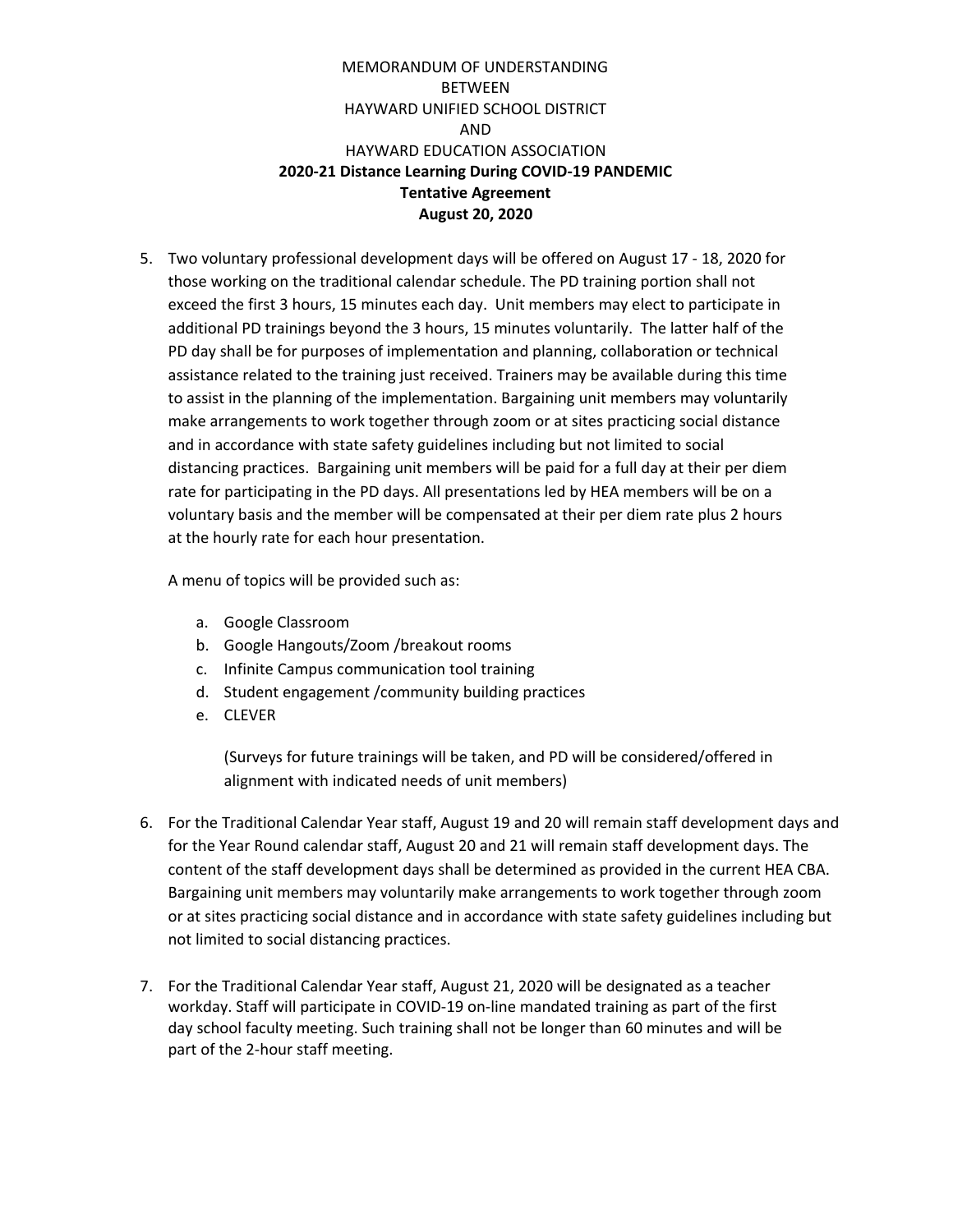8. All bargaining unit members will receive new laptops, printer connection capability, and accessories to connect with District issued devices as deemed necessary by the unit member. If a unit member has software that they want to have installed on their computer, the tech will install the requested software within 2 work days. With the exception of improper licensing or malware, no request will be denied. Appropriate programs and apps will be purchased and maintained by the district to align with teaching/learning strategies and chrome book compatibility. The receipt and distribution of the new laptops will follow COVID safety practices. HEA members wishing to keep their laptops may do so.

#### *Jumpstart to success (August 24 - September 4)*

The following opportunities support the school community connectedness with staff, students, and families, while ensuring maximum health and safety guidelines are adhered to through the distance learning model. The 2019-20 SBDM teams (or a like committee) will create the distribution of materials schedule and be compensated for their meeting time at the hourly rate.

- 9. August 24 September 4 each bargaining unit member may participate in a 45-minute scheduled drive through textbooks, materials and supply distribution. Unit members may choose to participate in the distribution of textbooks, materials and supplies. The District will collect textbooks materials and supplies based upon a teacher/member survey. Additional materials may be given to students at the teachers' discretion. If a teacher needs assistance in distributing additional items, no reasonable request will be denied.
	- a. Each participating unit member will be provided PPE equipment (i.e. gloves and masks)
	- b. Administration will ensure safety/health precautions are followed e.g.no students/adults out of cars etc.
	- c. Stagger arrival and drop off times and locations as consistently as practicable to minimize scheduling challenges for families.
	- d. Designate routes for entry and exit, using as many entrances as feasible.
	- e. Limit direct contact with others as much as practicable.
	- f. Administration will share schedule and protocols with parents/guardians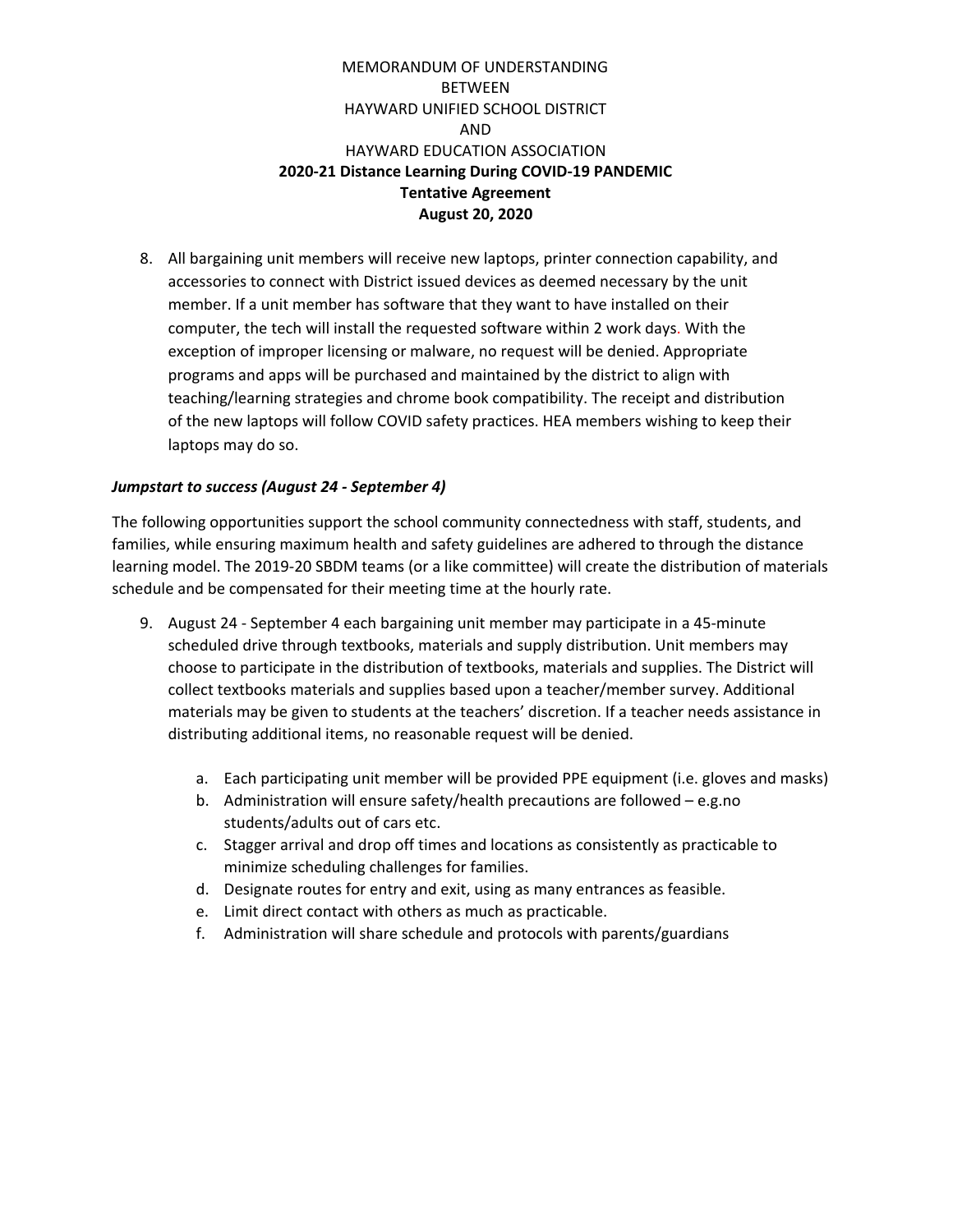#### **Elementary**

- 10. On August 24, each elementary classroom teacher will conduct a whole class online (30 minutes minimum) class meeting. The first day whole class session will be to provide the following for students:
	- a. Textbook distribution schedules
	- b. Chromebook distribution schedules
	- c. Acceptable use form request
	- d. Student contact information request
	- e. Starting on August 25th through September 4 elementary teachers will hold up to 30 minute class check ins. During this time, teachers guidance will be provided on asynchronous distance learning engagement activities for students to be completed remotely. These asynchronous on-line resources for engagement activities will be provided by the district and posted on their District website by the start of the workday on August 21 to be used at the discretion of the teacher until a regular schedule of daily instruction begins (September 8, 2020). Asynchronous learning activities are defined as learning activities or material completed at different times/locations (per CDE).
	- f. Including but not limited to:
		- i. Use of site-adopted software such as Raz-Kids, IXL and Imagine Learning
		- ii. Video clips from teachers with instructions, objectives, and teaching points
		- iii. Projects that can be completed, photographed, and sent back to the teacher
		- iv. Skill review activities
- 11. From Aug 24, through September 4th, preschool through elementary teaching unit members will schedule one-on-one appointments with each student to ensure a sense of community and may include the collection of forms, contact information (including parent's and students' gmail accounts), clarify Chromebook use etc. Each appointment should be a minimum of 15 minutes per student via Google hangout, Zoom or other means of district provided communication systems. Teachers will not be required to use their personal phones. Bargaining unit members should keep a log of attempts to contact students. During the Jumpstart period, any remaining time during the work day will be used for instructional preparation time.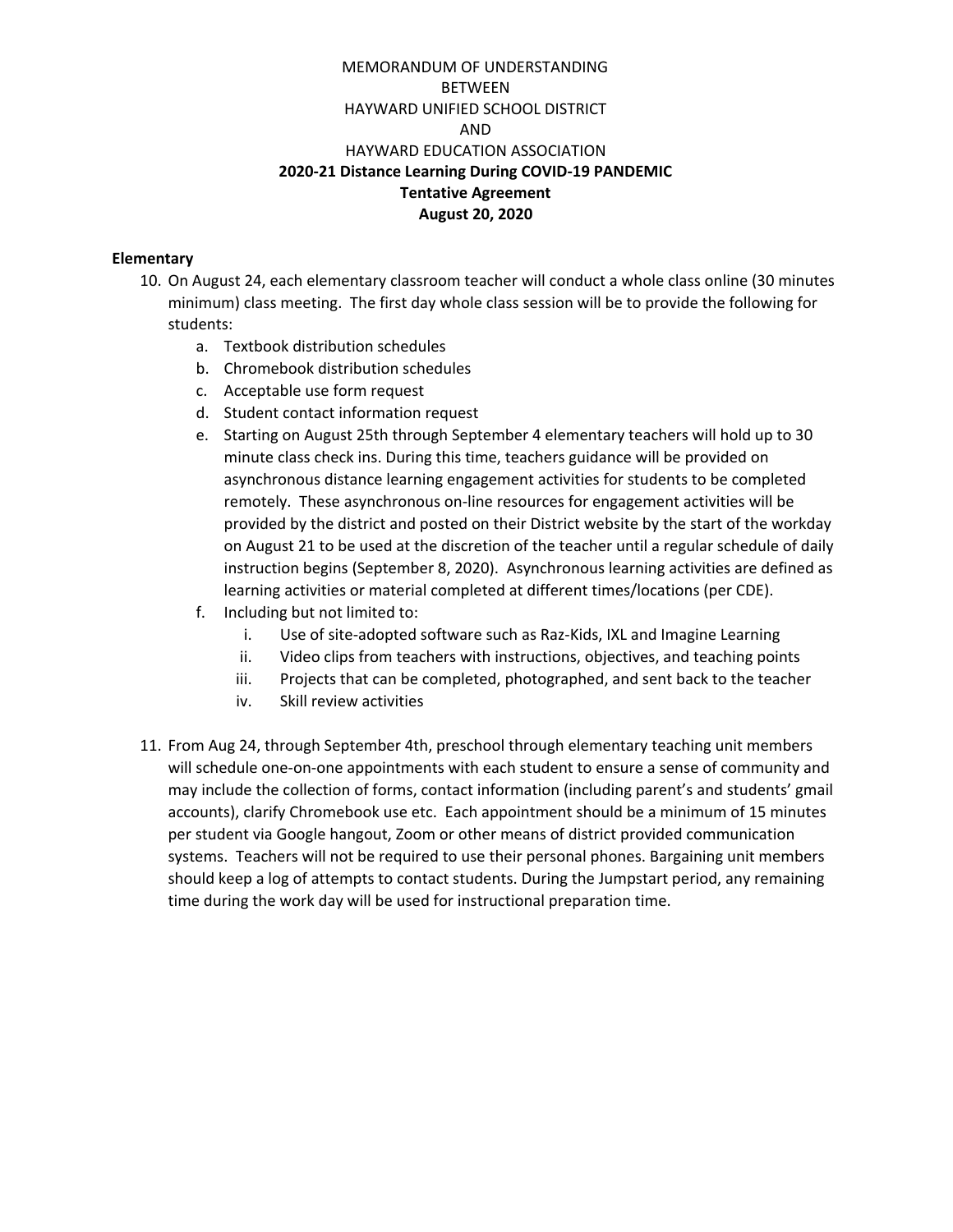Sample Preschool/Elementary Schedule:

| August 24 - September 4                                                                                                                                                    |
|----------------------------------------------------------------------------------------------------------------------------------------------------------------------------|
| Aug 24 30 min introduction/class meeting                                                                                                                                   |
| Aug 25 -Sept 4 daily student check ins (up to<br>30 mins) /district provides asynch grade level<br>activities / teacher asynch enrichment lessons<br>at teacher discretion |
| Textbooks, Materials and supply Distribution<br>(staggered scheduling per SBDM, first 10 days)<br>Participation is voluntary                                               |
| 1:1, 15 min appointments with students                                                                                                                                     |

Prep time

Prior to the distribution of materials, the district will survey teachers to determine the textbooks, materials and supplies to be distributed.

#### **Secondary**

- 12. During the first ten days of instruction, secondary teaching unit members will conduct whole class online (up to 30 minutes) daily session for each class period according to the schedule herein. (See schedules in # 38 Traditional Secondary, and the Secondary Alternative ) Any remaining time during the work day will be used for instructional preparation time.
- 13. The first day whole class session will be to provide the following for students:
	- a. Textbook distribution schedules
	- b. Chromebook distribution schedules
	- c. Acceptable use form request
	- d. Student contact information request
	- e. Guidance on asynchronous distance learning engagement activities for students to be completed remotely, and until a regular schedule of daily instruction begins (September 8, 2020).
	- f. Asynchronous learning activities are defined as learning activities or material completed at different times/locations (per CDE).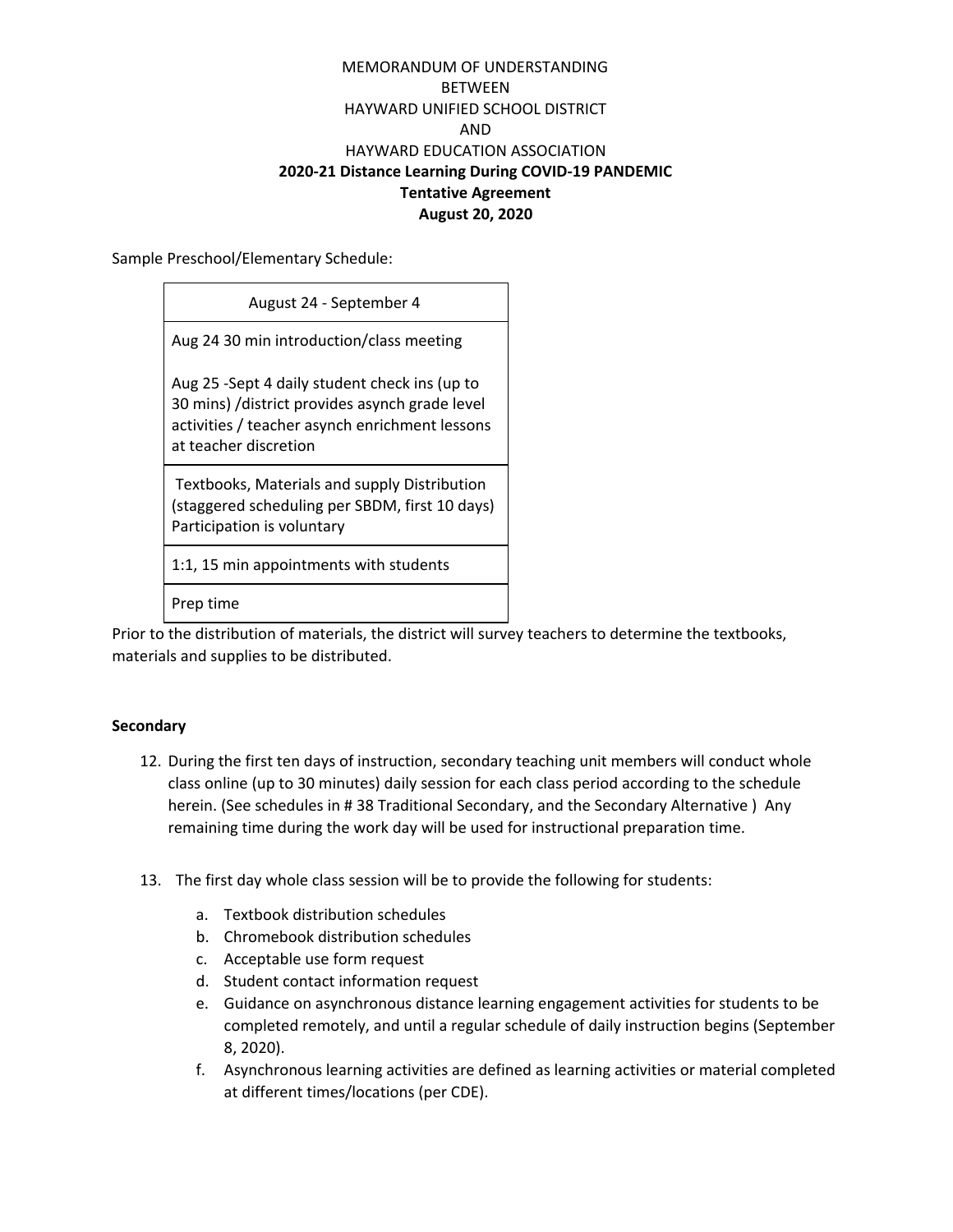- g. Including but not limited to:
	- i. Use of site-adopted software such as STEMScopes, IXL, or site adopted programs
	- ii. Video clips from teachers with instructions, objectives, and teaching points
	- iii. Projects that can be completed, photographed, and sent back to the teacher
	- iv. Skill review activities

Sample Secondary Schedule:

#### August 24 - September 4

Up to 30 min per class of daily synchronous check ins (3 periods per day, 4 if a teacher teaches 0 or 7th.)

Textbooks, Materials and supply Distribution (staggered scheduling per SBDM or like committee, first 4 10 days)Participation is voluntary

One-time Welcome Event with 7th and 9th graders - attendance at teacher's discretion

Prep time

Prior to the distribution of materials, the district will survey teachers to determine the textbooks, materials and supplies to be distributed.

#### *Equipment, Training, and Technical Support*

- 14. The District shall provide all necessary equipment, to deliver distance learning. Bargaining Unit Members may check out equipment from the classroom deemed necessary for instruction (e.g. document cameras, monitors, chairs, etc.). Staff is responsible to move or return items unless a request is made for assistance. No reasonable request will be denied. Staff shall not be liable for damage to District equipment. If a bargaining unit member chooses to provide printed materials to students, the District will work with the site administrator to develop a plan to print and distribute such materials to students.
- 15. Upon the first pay period, bargaining unit members shall receive a stipend for costs incurred from increased personal data usage, home internet, and/or postage of \$75.00. If the unit member needs reimbursement for costs incurred beyond the \$75, the member will supply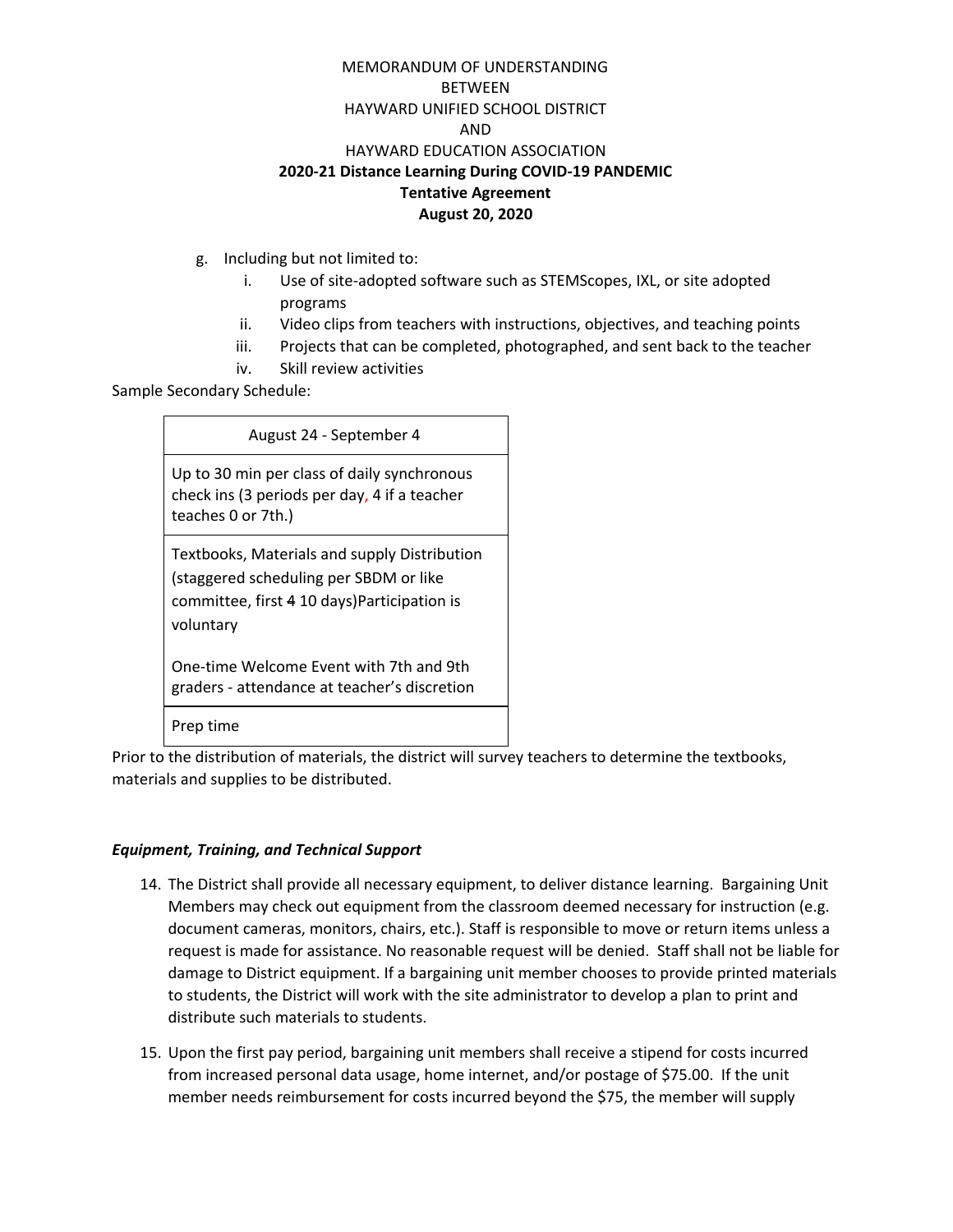evidence of the increased data usage before any reimbursement is made. If there is a lack of evidence, the HUSD and HEA will reach consensus on the next steps responding to the request. No reasonable request will be denied.

- 16. Computer/laptop Technologies, and accessories for connecting with district provided devices will be provided to each staff member. Any materials that need to be shared with students, may be shared weekly by US mail or in person with the administrator for dissemination and collection and for information exchange. Distance learning shall include video and/or audio instruction in which the primary mode of communication between the student and instructor is on-line interaction, instructional television, video, telecourses, software/apps or other instruction that relies on computer or communications technology. If a unit member has software that they want to have installed on their computer, the tech will install the requested software within 2 work days. With exception of improper licensing or malware, no request will be denied. The District will provide replacement equipment within 48 hours. The District will notify HEA if there are technology issues that can not be resolved within 48 hours. A unit member shall be held harmless to provide synchronous instruction while computer/laptop technology is not working or is in repair.
	- **a.** It may also include the use of print materials incorporating assignments that are the subject of written or oral feedback. The use of these resources will be at the discretion of the bargaining unit members/educator.
- 17. Each school site shall have an assigned tech. Unit members will have a tech's contact information and a tech will be available during the work hours of the teacher. Once a week, in-person technology support (i.e. loading of educational software/programs requested) will be provided to unit members at each school site. Each tech will work to remedy the concerns within 24 hours. If more time is needed, the member will report the issue to the site administrator, and replacement equipment will be provided until repairs can be made. Unit members will be held harmless from providing instruction related to the equipment usage.
- 18. Unit members will not be required to provide educational technology support to students and families. The District will provide educational technology support to families, and will provide school sites with a schedule of when the support will be provided.
- 19. Bargaining unit members on the traditional calendar shall receive professional development on the use of technology and the delivery of instruction via distance learning. Two days of professional development shall take place virtually August 17 - 18, 2020, as listed above, under the following conditions: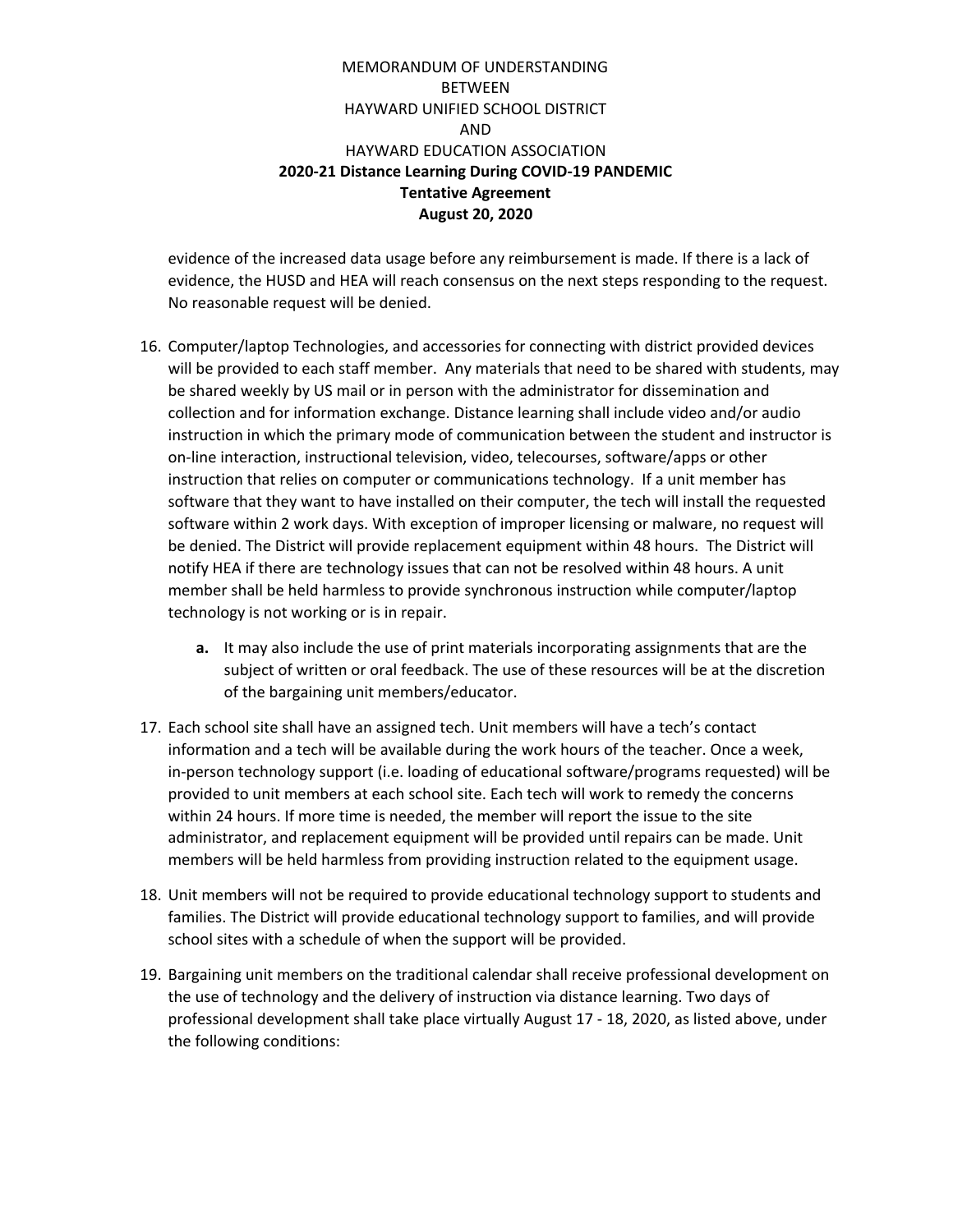- a. One of the two PD days will include differentiated training on Google Classroom, Google Hangouts/Zoom /breakout rooms Infinite Campus communication tool training as described in #5 above.
- b. Differentiated professional development sessions on distance learning platforms, software, hardware, and additional tools to assist and build bargaining unit members' skills will be offered for each school staff. HUSD will make available a range of online professional development resources for bargaining unit members to support the Distance Learning plan.
- c. These resources will be accessible to bargaining unit members and staff during the workday. This professional learning time is independent of collaboration time and may be led by bargaining unit members, TTL's, administrators, counselors, staff and through CDE updates, webinars, modules, etc. All presentations led by HEA members will be on a voluntary basis and the member will be compensated at their per diem rate plus 2 hours at the hourly rate for each hour presentation.

If more than one staff member volunteers to provide the same professional development for the site, the site principal will determine selection based on the following criteria: credentials, educational preparation, training, and work experience. Ed Services will determine selection for district professional development based on the same criteria listed above.

- d. One of the two PD days will include the following as described above #5; student engagement /community building practices.
- 20. After September 8, 2020, there may be at least one option for professional learning each week, and it may be done in partnership with another school site or grade level. HEA members will provide suggestions and PD will be considered/offered in alignment with indicated needs of HEA members. As indicated above, at a minimum, the following professional learning opportunities will be made available for each unit member:
	- a. Required make-up, pre-recorded training for staff members who were unable to attend the summer professional learning opportunities during August 17 or August 18, 2020.
	- b. Initial learning sessions on district adopted software including IXL, Clever, Razkids and Mystery Science.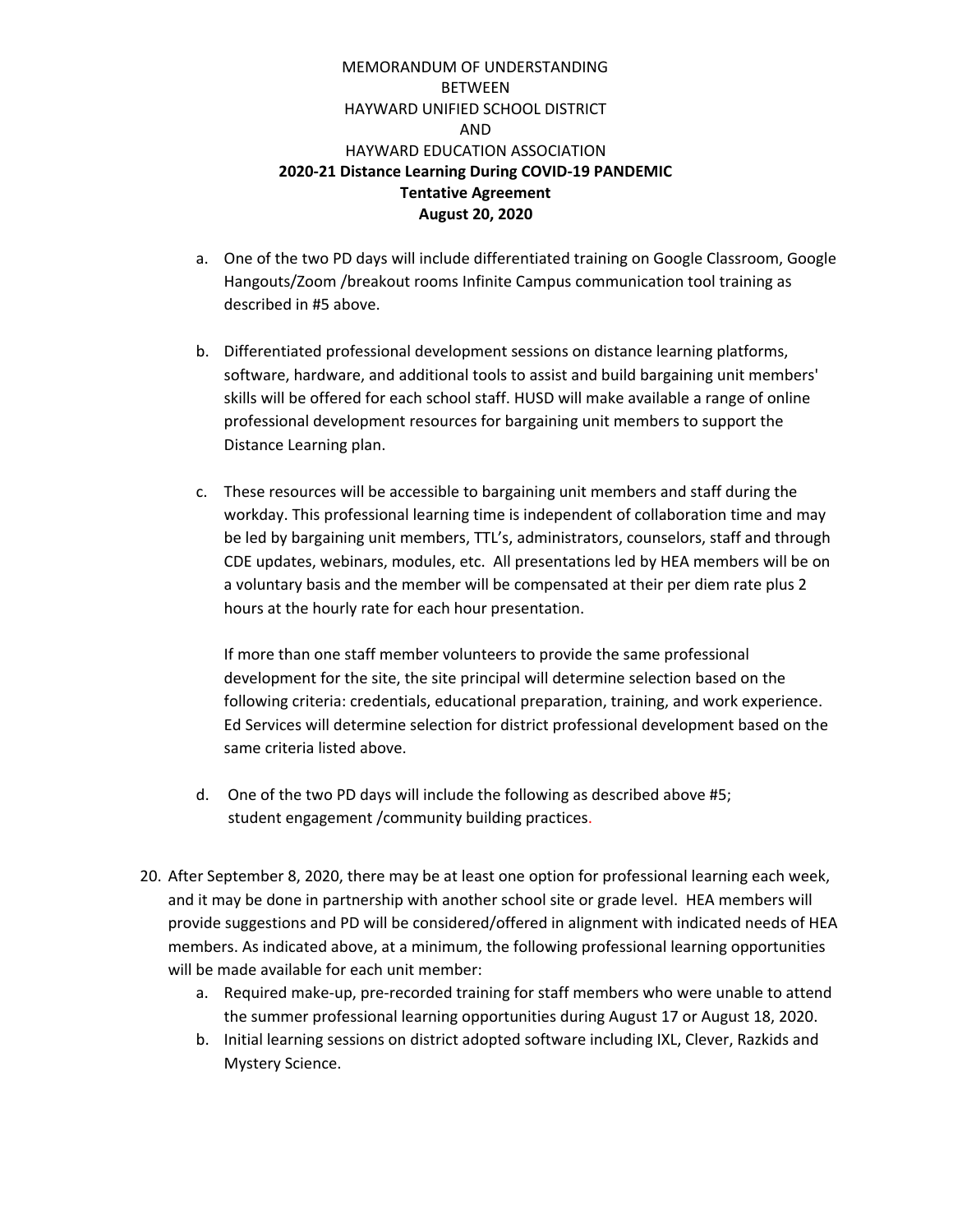- c. Initial learning sessions on site adopted software (i.e. Imagine Learning, Accelerated Reader, Mobymax, etc.)
- d. Student engagement/community building.
- 21. The District shall communicate information regarding new training opportunities that are available during contractual time with all bargaining unit members via email at least 48 hours (2 workdays) prior to the PD.
- 22. No training will be made mandatory outside of regular working hours. Members may take advantage of viewing training outside of the regular work hours at their own choosing.
- 23. The District shall provide bargaining unit members access to District provided technical support via virtual tools. This may include access to technical support personnel, helplines, and other technical support from District vendors and/or staff, as well as instruction on distance learning platforms and instructional materials. The district will maintain an EIT help desk to address any tech issues encountered. All issues will be responded to (including the possibility of a unit member receiving a Chromebook/laptop replacement) within one business day. Members will be held harmless until the issue is resolved. Bargaining unit members will refer parents to the District tech support.
- 24. The district will enable gmail accounts for all HUSD students.

# *Communication, Collaboration, Privacy, and Security*

- 25. Bargaining unit members shall check their District email daily during the regular work week.
- 26. Staff may collaborate virtually as they deem necessary and appropriate while they are engaged in distance learning. Recognizing this unique situation, the time and manner of collaboration will not be determined by District or site administration.
- 27. Site administration may "join" a class, but advance notice of no less than 24 hours must be given to the bargaining unit members.
- 28. On a weekly basis, unit members shall inform parents and students of their availability to provide support and clarification via email and/or other virtual platforms (office hours). Office hours shall not be less than 2 hours per week. The time and manner of office hours will not be determined by District or site administration. Bargaining unit members shall not be required to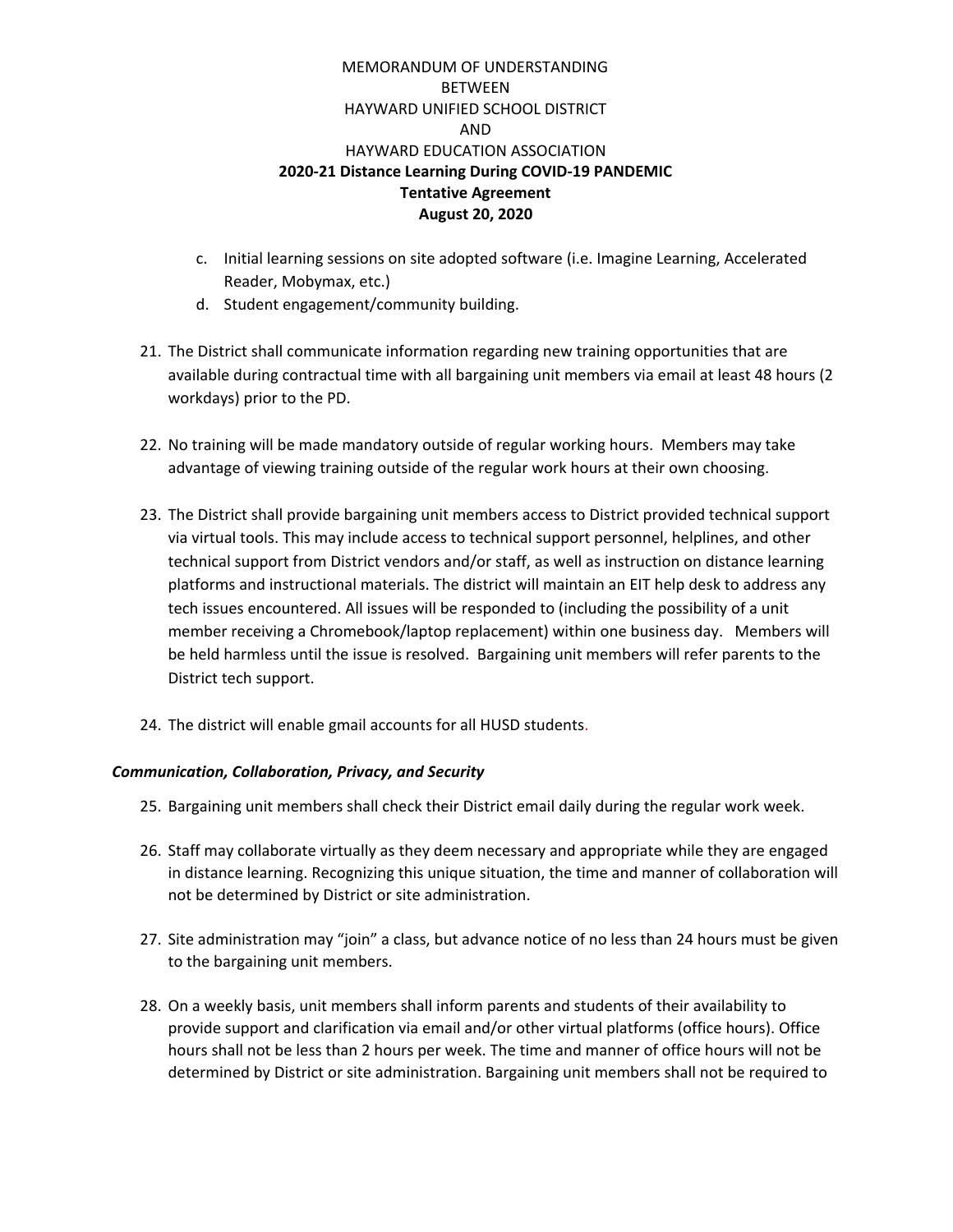provide personal cell phone numbers or email addresses in communications with parents or students.

- 29. Virtual staff meetings shall be held in accordance with the current negotiated agreement.
- 30. Each week, site administrators will hold a mandatory virtual check in session with their staff to offer updates, news of professional development opportunities and news from the district and respond to and/or take questions from staff. The meeting will not exceed one hour, unless extended by consensus from the staff. The administrator, in partnership with their SBDM or like committee, will decide a regular meeting day and time. Once the SBDM team or like committee decides the day and time for the meetings, the administrator or designee will send a calendar invitation with the Zoom information for the rest of the school year. These check-ins will not be used to provide PD.
- 31. Any staff meetings/staff check ins will be recorded so that staff who cannot attend can view the meeting information at a convenient time. The administrator will announce the meeting is being recorded.
- 32. SBDM teams, ILT teams, Department chair meetings, etc. will continue to meet on their regular yearly schedule. These meetings will be recorded so that staff who cannot attend can view the meeting information at a convenient time. The administrator will announce the meeting is being recorded.

The teams/committees etc. will come to an agreement regarding decisions that can or cannot be made without the presence of all members of the team/committee etc.

33. Students will only be permitted to participate in live video/audio lessons after the District has secured the District's acceptable use policy. Bargaining unit members will not be required to conduct live video over their objection, pursuant to Education Code Section 51512.

# *Curriculum Content and Scheduling*

34. Any curriculum resources or lessons provided by the District should be considered the baseline (or a starting point for instruction during this period of distance learning). Bargaining unit members may customize the content to meet the needs of the students in their class(es). Bargaining unit members may choose to be innovative and develop activities to support and encourage their own innovative teaching modalities.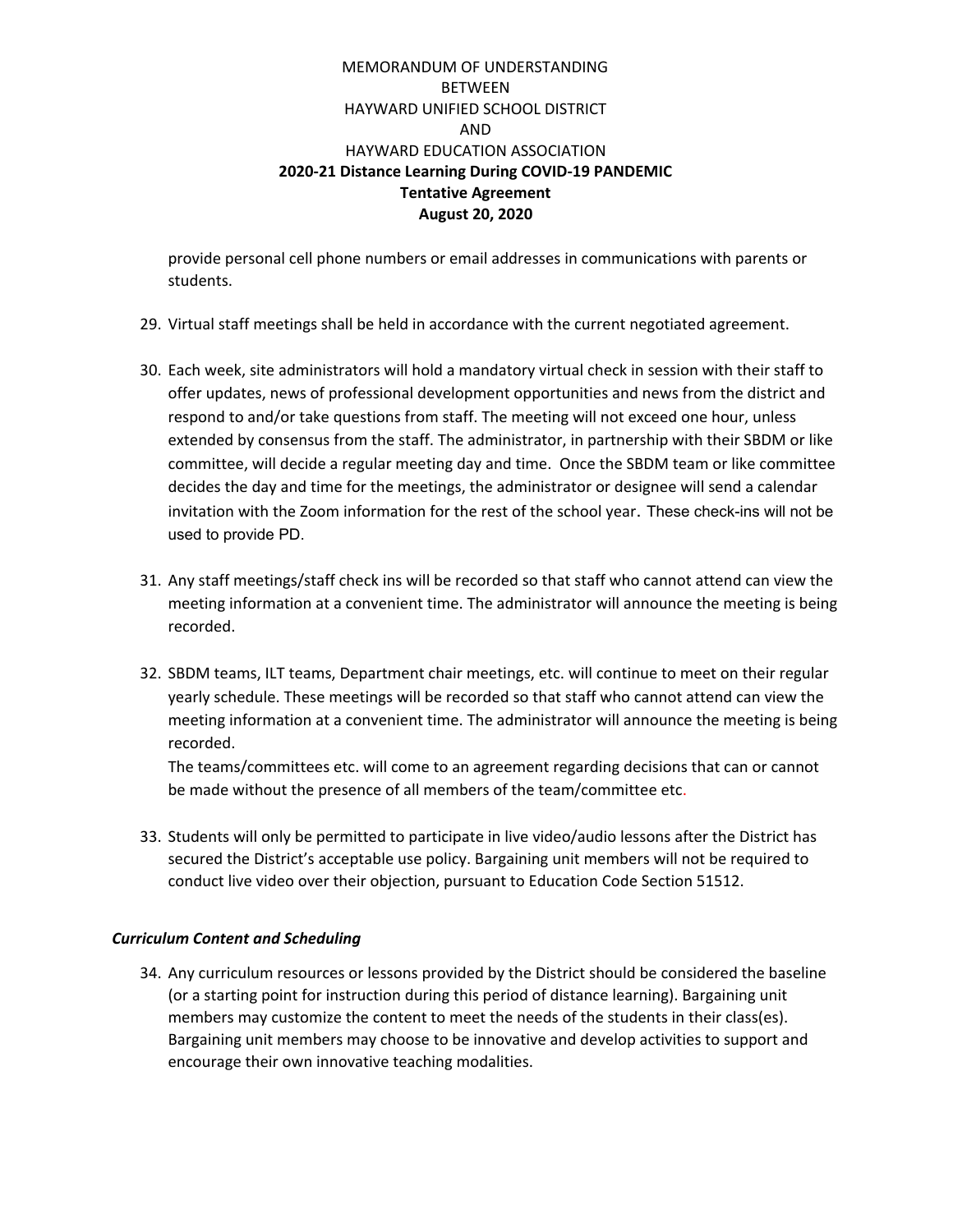- 35. Bargaining unit members will be expected to provide instruction, resources, and support to students through distance learning. In consideration of personal challenges presented by the COVID-19 Pandemic (e.g., members' own childcare concerns/needs), instruction may be pre-recorded and posted for the convenience of student learning and bargaining unit members instructional time. However, considering the personal challenges presented by the COVID-19 pandemic (e.g., members' own childcare concerns/needs), if a bargaining unit member is not able to maintain a set daily schedule, the member will work with site administration and grade level colleagues to construct a solution. If the member and site admin cannot reach resolution, HUSD and HEA appointed representatives will reach consensus on the next steps in responding to the request.
- 36. Daily instructional (a)synchronous) time refers to time students spend on activities that are planned and supported by bargaining unit members. The daily instructional (a)synchronous time, per grade span is the following (per state mandate):
	- a. 180 minutes per day for students in PK, TK, and K
	- b. 230 minutes per day for students in grades 1-3
	- c. 240 minutes per day for students in grades 4-12
	- d. 180 minutes per day for students enrolled in secondary alternative educational programs (Brenkwitz)
- 37. Instructional minutes can be combined for combination classes as long as students in each grade level obtain the minimum number of instructional minutes referenced above in #36.
- 38. General Ed classroom teachers assigned a combination class will receive a \$2,000 stipend paid in January and June.

| <b>PK</b><br>Total (a) synch daily minutes:<br>180                              | TK/K<br>Total (a)synch daily<br>minutes: 180 | $1st - 3rd$<br>Total (a)synch daily<br>minutes: 230 | 4th - 6th<br>Total (a)synch daily<br>minutes: 240 |
|---------------------------------------------------------------------------------|----------------------------------------------|-----------------------------------------------------|---------------------------------------------------|
| 30 minutes synchronous<br>instruction per each session<br>(a max of 2 sessions) | synchronous<br>instruction minutes           | synchronous<br>instruction minutes                  | synchronous<br>instruction minutes                |
|                                                                                 | See #39 a.-b.                                | See #39 a.-b.                                       | See #39 a.-b.                                     |
|                                                                                 |                                              | Including but not limited                           | Including but not limited                         |

#### *Instructional Minutes per Grade Level: Elementary*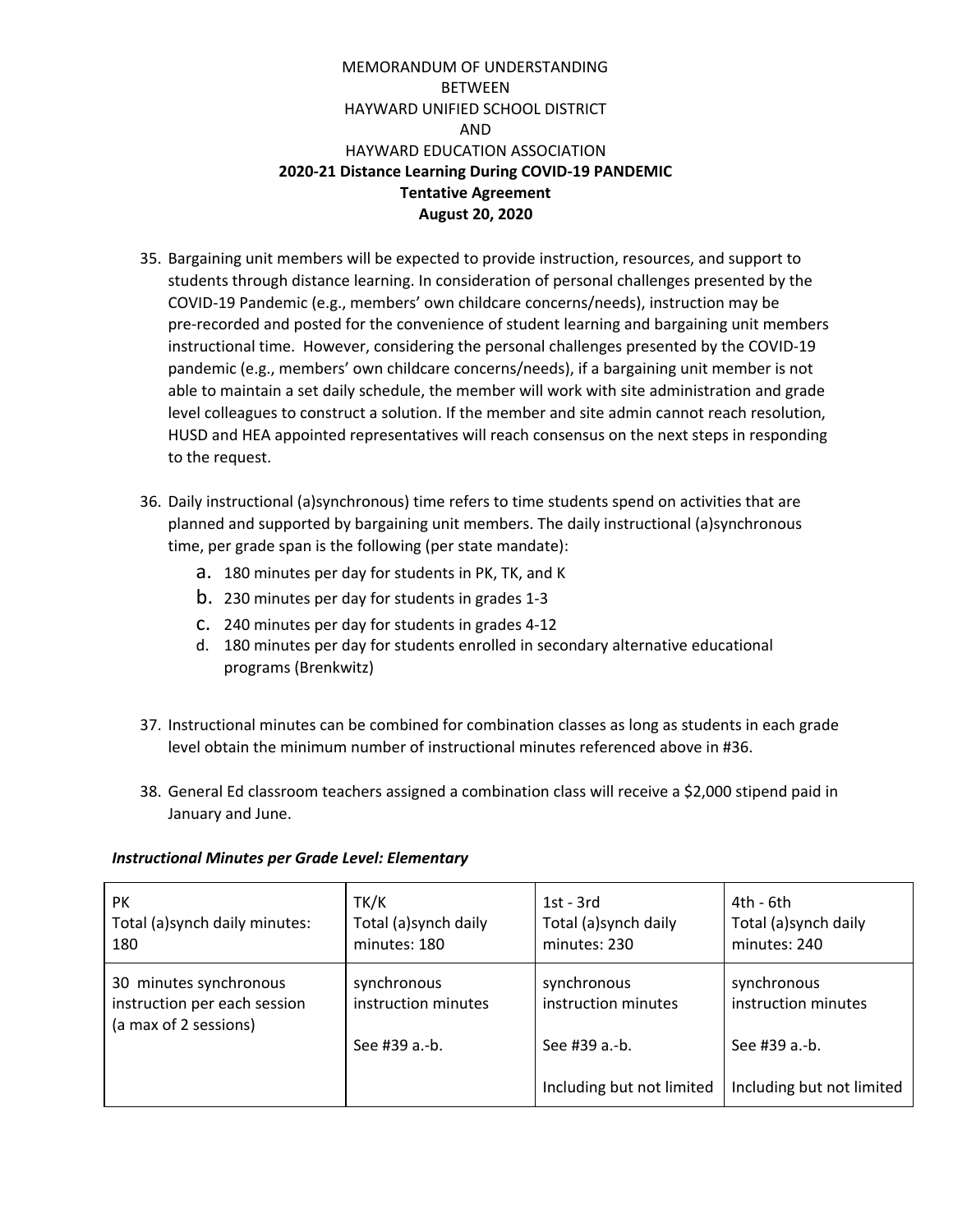|                                                                                                                                                                                              |                                                                                                                                                                             | to preps, designated<br>ELD, interventions                                                                                                                                                                                                                                                                                 | to preps, ELD,<br>interventions                                                                                                                                                                                                                                                                                            |
|----------------------------------------------------------------------------------------------------------------------------------------------------------------------------------------------|-----------------------------------------------------------------------------------------------------------------------------------------------------------------------------|----------------------------------------------------------------------------------------------------------------------------------------------------------------------------------------------------------------------------------------------------------------------------------------------------------------------------|----------------------------------------------------------------------------------------------------------------------------------------------------------------------------------------------------------------------------------------------------------------------------------------------------------------------------|
| The remaining minutes may be<br>used synchronously or<br>asynchronous at the teachers'<br>discretion including but not<br>limited to prep, intervention,<br>RSP, small group instruction etc | The remaining<br>instructional minutes<br>shall be (a)synchronous<br>and at the discretion of<br>the teacher.                                                               | The 30 minutes beyond<br>the minimum of<br>synchronous minutes<br>above would be<br>reserved for instruction<br>at the discretion of the<br>teacher, based upon the<br>students' academic<br>needs including but not<br>limited to small group<br>instruction, Sp Ed<br>services, ELD,<br>interventions,<br>enrichment etc | The 30 minutes beyond<br>the minimum of<br>synchronous minutes<br>above would be<br>reserved for instruction<br>at the discretion of the<br>teacher, based upon the<br>students' academic<br>needs including but not<br>limited to small group<br>instruction, Sp Ed<br>services, ELD,<br>interventions,<br>enrichment etc |
|                                                                                                                                                                                              | EL students will receive<br>100 minutes of<br>designated ELD/week.<br>60 minutes shall be<br>synchronous minutes<br>and no more than 40<br>minutes will be<br>asynchronous. | EL students will receive<br>150 minutes of<br>designated ELD/week.<br>90 minutes shall be<br>synchronous minutes<br>and no more than 60<br>minutes will be<br>asynchronous.<br>The remaining<br>instructional minutes<br>shall be (a)synchronous.                                                                          | EL students will receive<br>150 minutes of<br>designated ELD/week.<br>90 minutes shall be<br>synchronous minutes<br>and no more than 60<br>minutes will be<br>asynchronous.<br>The remaining<br>instructional minutes<br>shall be (a)synchronous.                                                                          |

The remaining non instructional synchronous time of the day may be used for office hours, collaboration time, meetings, preparation/grading of lessons etc.

- 39. For elementary Traditional calendared staff:
	- a. Starting September 8th until October 12, the range of synchronous instructional minutes shall be as follows:
		- PK 30 minutes daily per session ( no more than 2 sessions in a day)
		- Tk/K 60 minutes minimum 80 minutes maximum synchronous minutes daily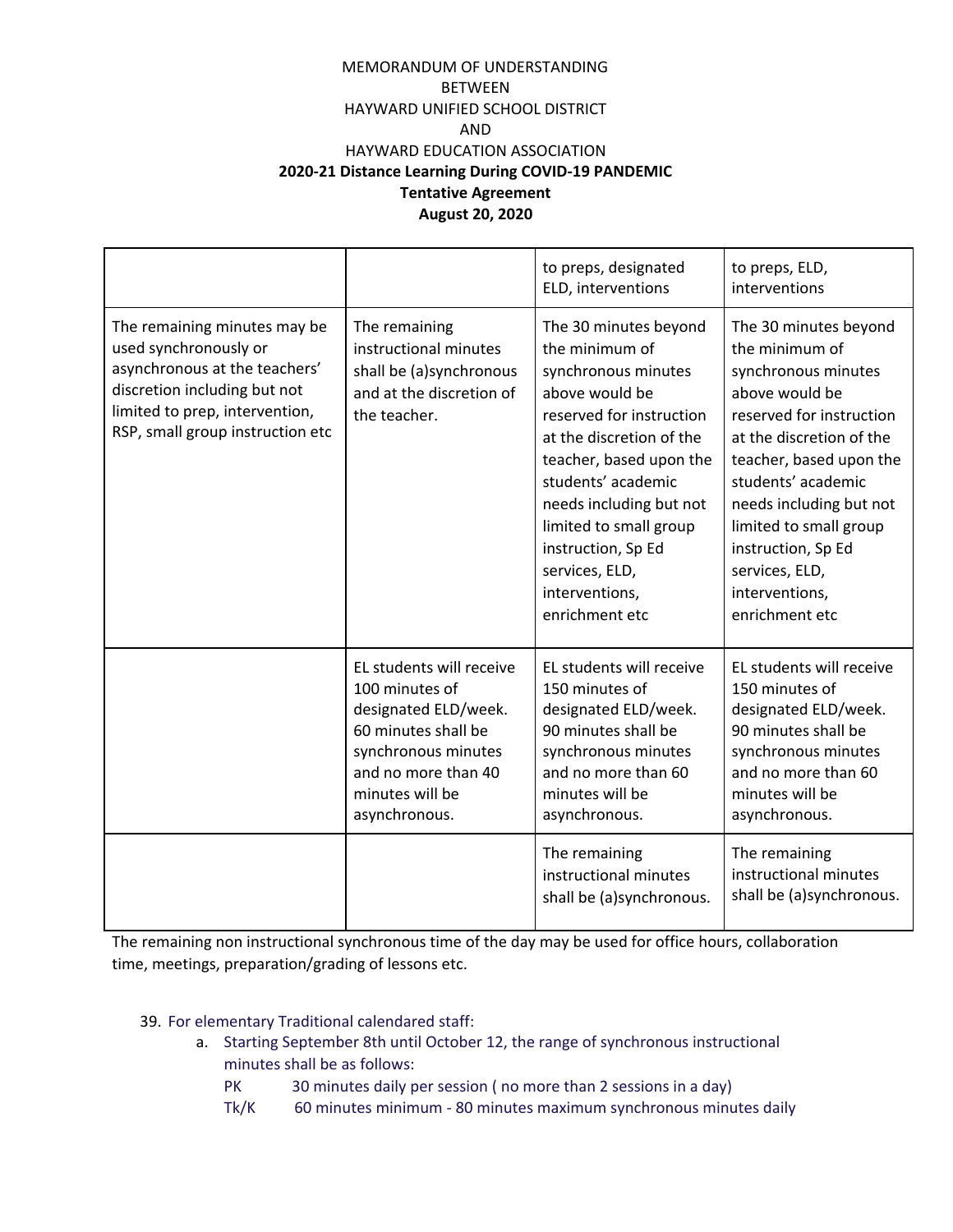- 1- 3 100 minutes minimum -130 minutes maximum synchronous minutes daily 4-6 110 minutes minimum - 140 minutes maximum synchronous minutes daily
- b. Starting October 13th and for the remainder of the 20-21 school year while under the Distance Learning provisions herein, the range of synchronous instructional minutes shall be as follows:

| <b>PK</b> | 30 minutes daily per session (no more than 2 sessions in a day)      |
|-----------|----------------------------------------------------------------------|
| Tk/K      | 70 minutes minimum - 80 minutes maximum synchronous minutes daily    |
| $1 - 3$   | 110 minutes minimum - -130 minutes maximum synchronous minutes daily |
| $4 - 6$   | 120 minutes minimum - 140 minutes maximum synchronous minutes daily  |
|           |                                                                      |

All other instructional minutes provisions herein shall apply.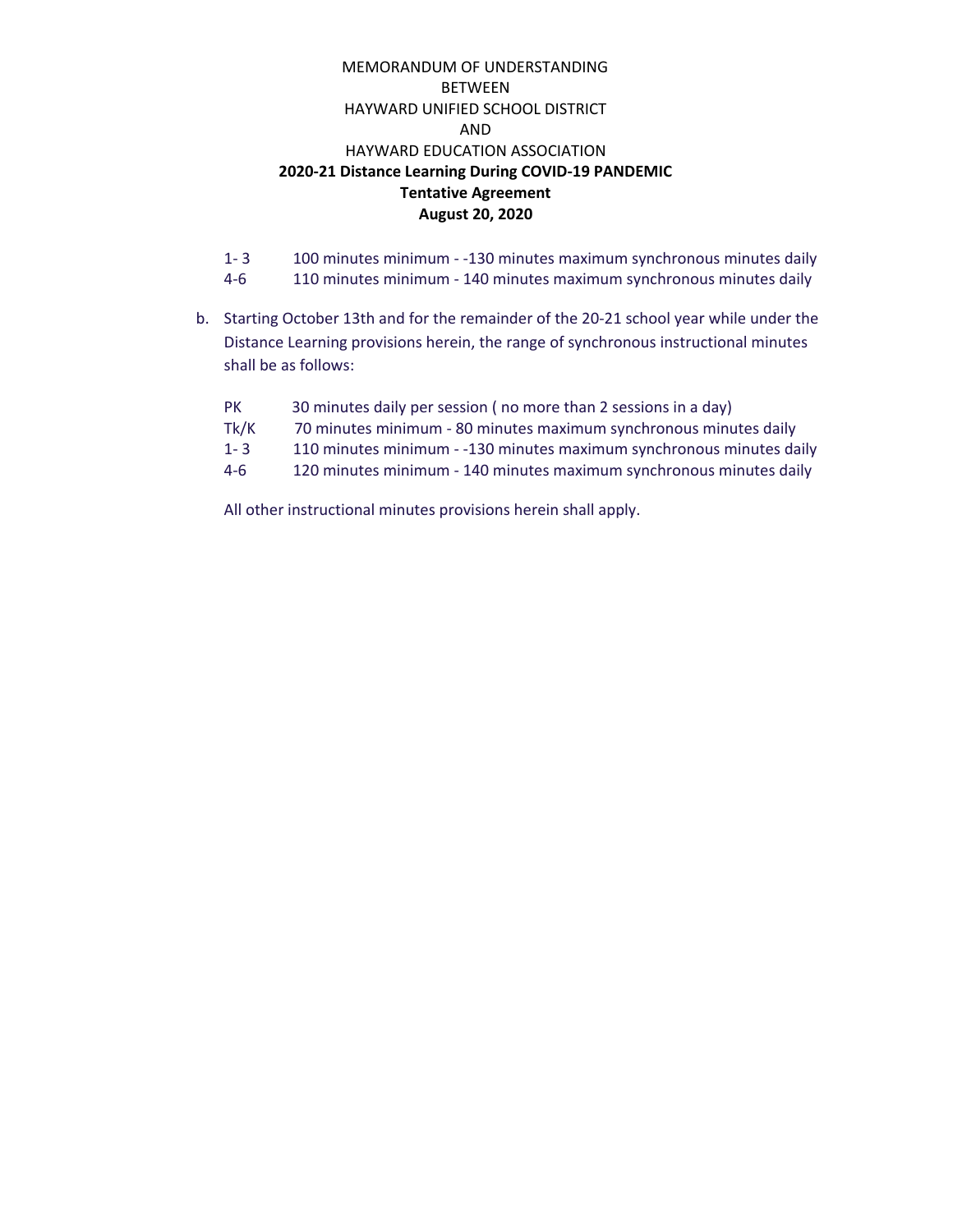- 40. For elementary Year Round calendared staff:
	- a. From August 24th to August 28, Year Round Instructional Minutes will follow the MOU titled Year Round School Reopening During COViD -19 Pandemic (July 1, 2020)
		- PK/Tk/K 30 minutes minimum synchronous minutes daily
		- 1- 3 45 minutes minimum synchronous minutes daily
		- 4-6 50 minutes minimum synchronous minutes daily
	- b. Starting August 31 until October 12, the range of synchronous instructional minutes shall be as follows:
		- PK 30 minutes daily per session ( no more than 2 sessions in a day)
		- Tk/K 60 minutes minimum 80 minutes maximum synchronous minutes daily
		- 1- 3 100 minutes minimum -130 minutes maximum synchronous minutes daily
		- 4-6 110 minutes minimum 140 minutes maximum synchronous minutes daily
	- c. Starting October 13th and for the remainder of the 20-21 school year while under the Distance Learning provisions herein, the range of synchronous instructional minutes shall be as follows:
		- PK 30 minutes daily per session ( no more than 2 sessions in a day)
		- Tk/K 70 minutes minimum 80 minutes maximum synchronous minutes daily
		- 1- 3 110 minutes minimum -130 minutes maximum synchronous minutes daily
		- 4-6 120 minutes minimum 140 minutes maximum synchronous minutes daily

All other instructional minutes provisions herein shall apply.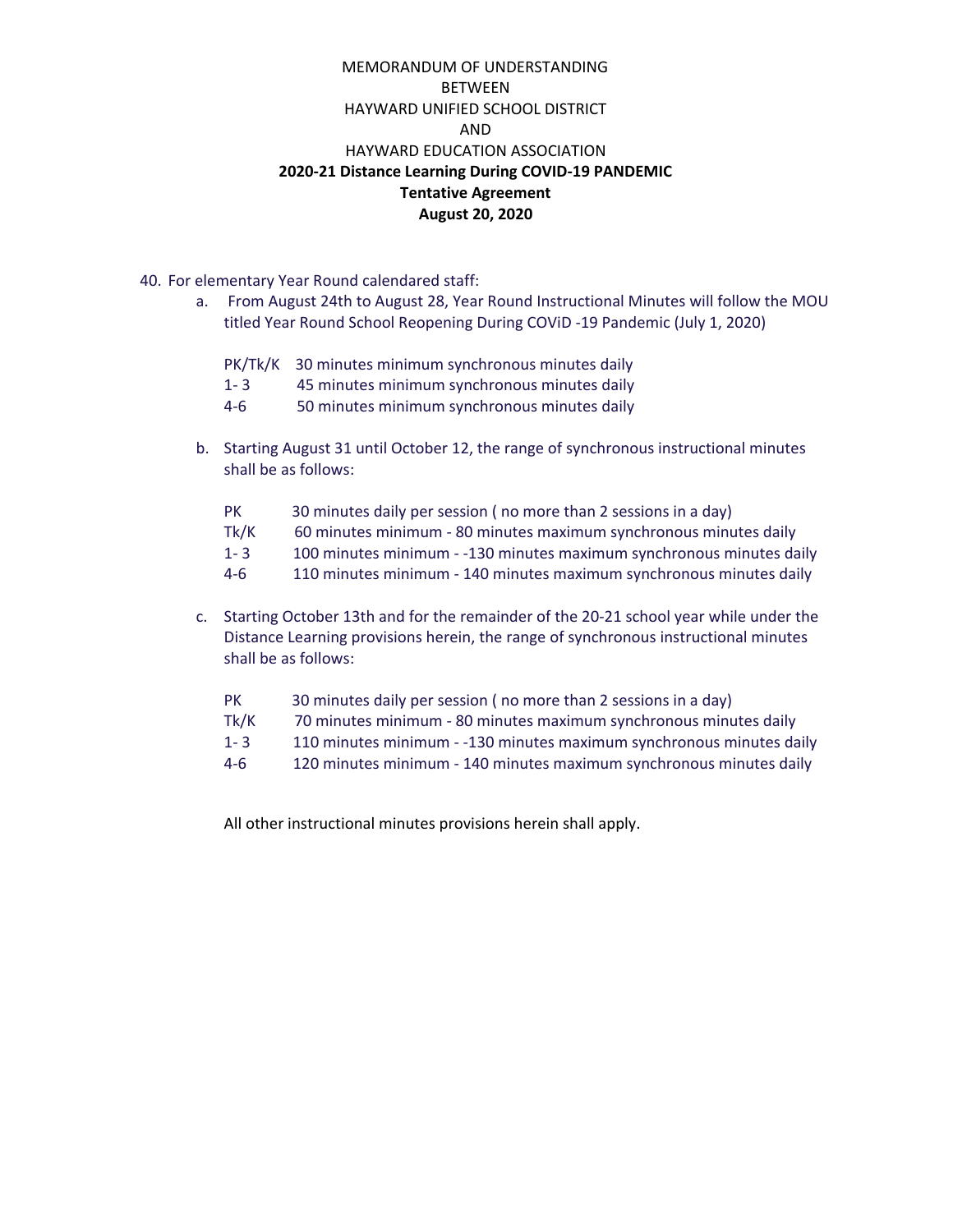*Instructional Schedule M, T, Th, F (Secondary 240 instructional minutes)*

Minutes of instruction within the range referenced below is at the teacher's discretion.

The range of minutes on M, T, TH, F would be from a 30 minute minimum to a 50 minute maximum with an average minimum time of 35 minutes.

| Time (minutes)                                                  | Monday                   | Tuesday                  | Thursday                 | Friday                   |
|-----------------------------------------------------------------|--------------------------|--------------------------|--------------------------|--------------------------|
| Min 30-max 50                                                   | 0 Period                 | 7 Period                 | 0 Period                 | 7 Period                 |
| $15 \text{ min}$                                                | Asynchronous Learning    |                          |                          |                          |
| Min 30-max 50                                                   | Period 1                 | Period 2                 | Period1                  | Period 2                 |
| $15 \text{ min}$                                                | <b>Nutrition</b>         |                          |                          |                          |
| Min 30-max 50                                                   | Period 3                 | Period 4                 | Period 3                 | Period 4                 |
| Min 30-max 50                                                   | Period 5                 | Period 6                 | Period 5                 | Period 6                 |
| 55 min                                                          | Lunch                    |                          |                          |                          |
| Min 30-max 50                                                   | Asynchronous<br>Learning | Asynchronous<br>Learning | Asynchronous<br>Learning | Asynchronous<br>Learning |
| min 30- max 50<br>min<br>scheduled at<br>teachers<br>discretion | Office Hours             | <b>Office Hours</b>      | Office Hours             | <b>Office Hours</b>      |
| remaining<br>portion of 240<br>minutes                          | Asynchronous<br>Learning | Asynchronous<br>Learning | Asynchronous<br>Learning | Asynchronous<br>Learning |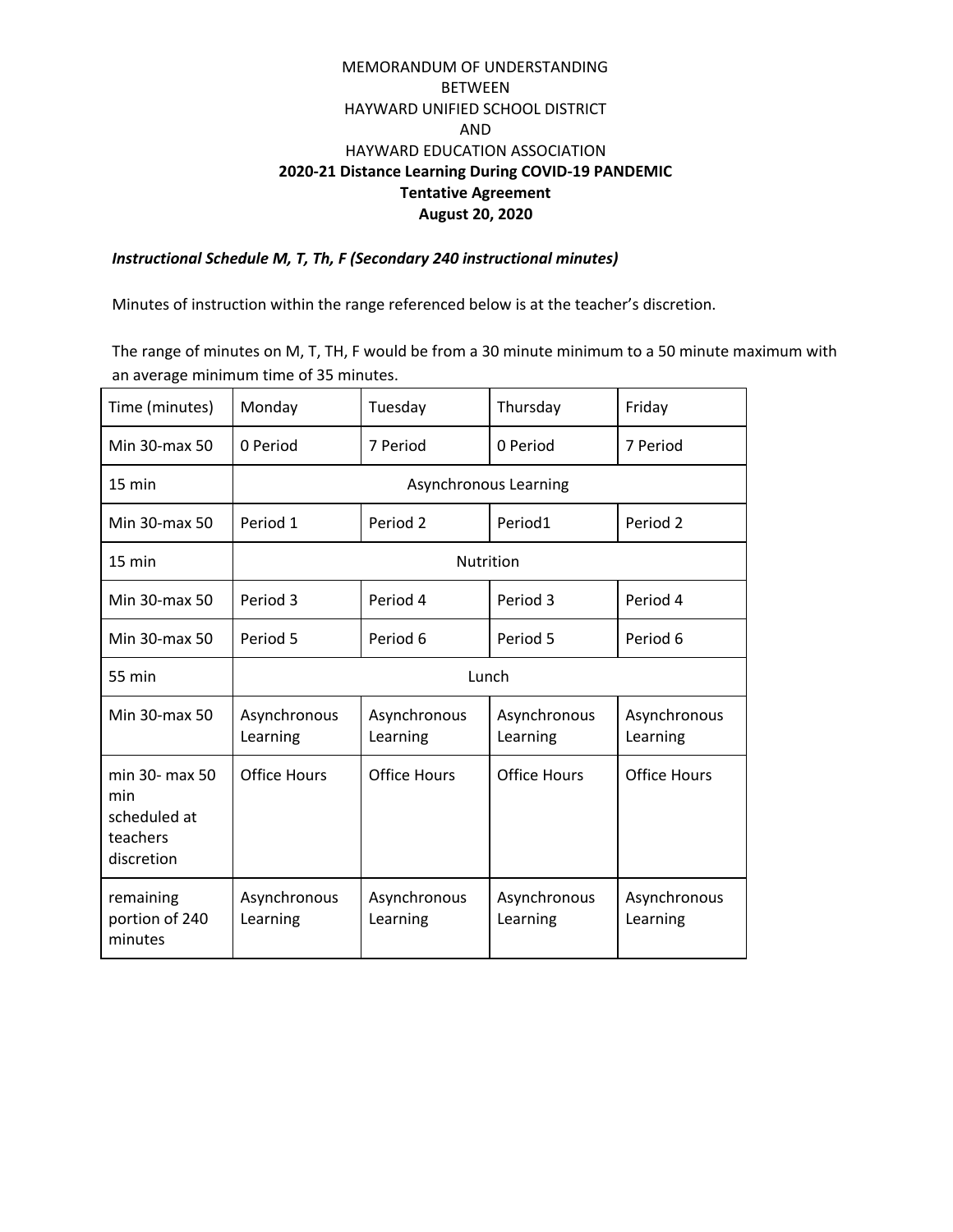| Time (minutes)   | Wednesday             |
|------------------|-----------------------|
| min 15 - max 25  | 0 Period              |
| $10 \text{ min}$ | Asynchronous Learning |
| min 15 - max 25  | Period 1              |
| $10 \text{ min}$ | Asynchronous Learning |
| min 15 - max 25  | Period <sub>2</sub>   |
| $10 \text{ min}$ | Asynchronous Learning |
| min 15 - max 25  | Period 3              |
| $10 \text{ min}$ | Asynchronous Learning |
| min 15 - max 25  | period 4              |
| $10 \text{ min}$ | Asynchronous Learning |
| min 15 - max 25  | Period 5              |
| $10 \text{ min}$ |                       |
|                  | Asynchronous Learning |
| min 15 - max 25  | Period 6              |
| $10 \text{ min}$ | Asynchronous Learning |

Lunch 55

| min 30- max 50<br>(at the teachers<br>discretion) | collaboration time    |
|---------------------------------------------------|-----------------------|
| remaining portion of<br>240 minutes               | Asynchronous Learning |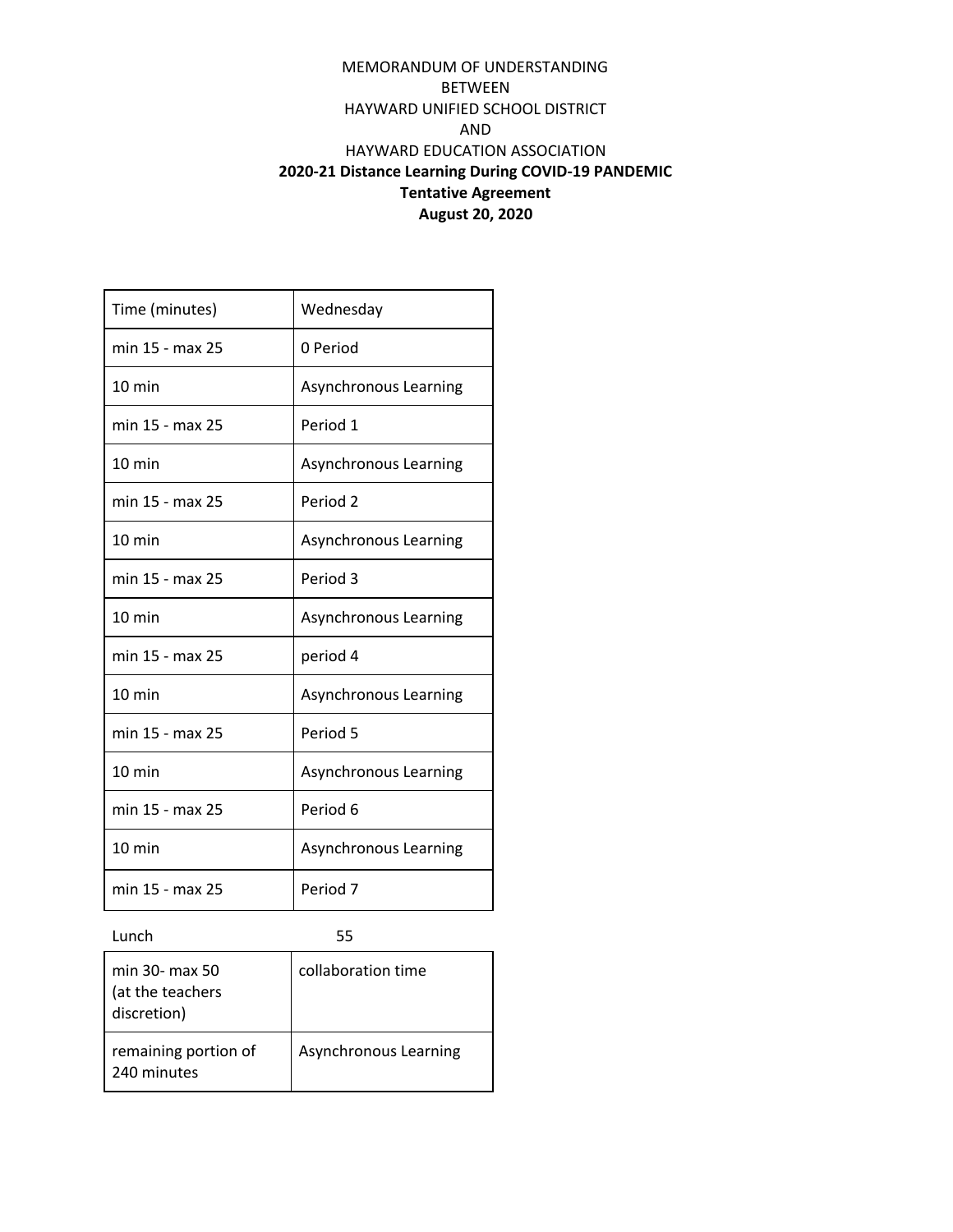#### *Instructional Schedule (Secondary Alternative - Brenkwitz 180 instructional minutes): M, T , Th, F*

Minutes of instruction within the range referenced below is at the teacher's discretion.

The range of minutes on M, T, TH, F would be from a 30 minute minimum to a 50 minute maximum with an average minimum time of 35 minutes.

| Time                                                           | Monday                   | Tuesday                  | Thursday                 | Friday                   |
|----------------------------------------------------------------|--------------------------|--------------------------|--------------------------|--------------------------|
| Min 30-max 50                                                  | Period 1                 | Period 2                 | Period 1                 | Period 2                 |
| $15 \text{ min}$                                               | Asynchronous Learning    |                          |                          |                          |
| Min 30-max 50                                                  | Period 3                 | Period 4                 | Period 3                 | Period 4                 |
| 15 min                                                         | <b>Nutrition</b>         |                          |                          |                          |
| Min 30-max 50                                                  | Period 5                 | Advisory                 | Period 5                 | Advisory                 |
| 55 min                                                         | Lunch                    |                          |                          |                          |
| $min$ 30- $max$ 50<br>(Scheduled at<br>teachers<br>discretion) | Office Hours             | <b>Office Hours</b>      | <b>Office Hours</b>      | <b>Office Hours</b>      |
| remaining<br>portion of 180<br>minutes                         | Asynchronous<br>Learning | Asynchronous<br>Learning | Asynchronous<br>Learning | Asynchronous<br>Learning |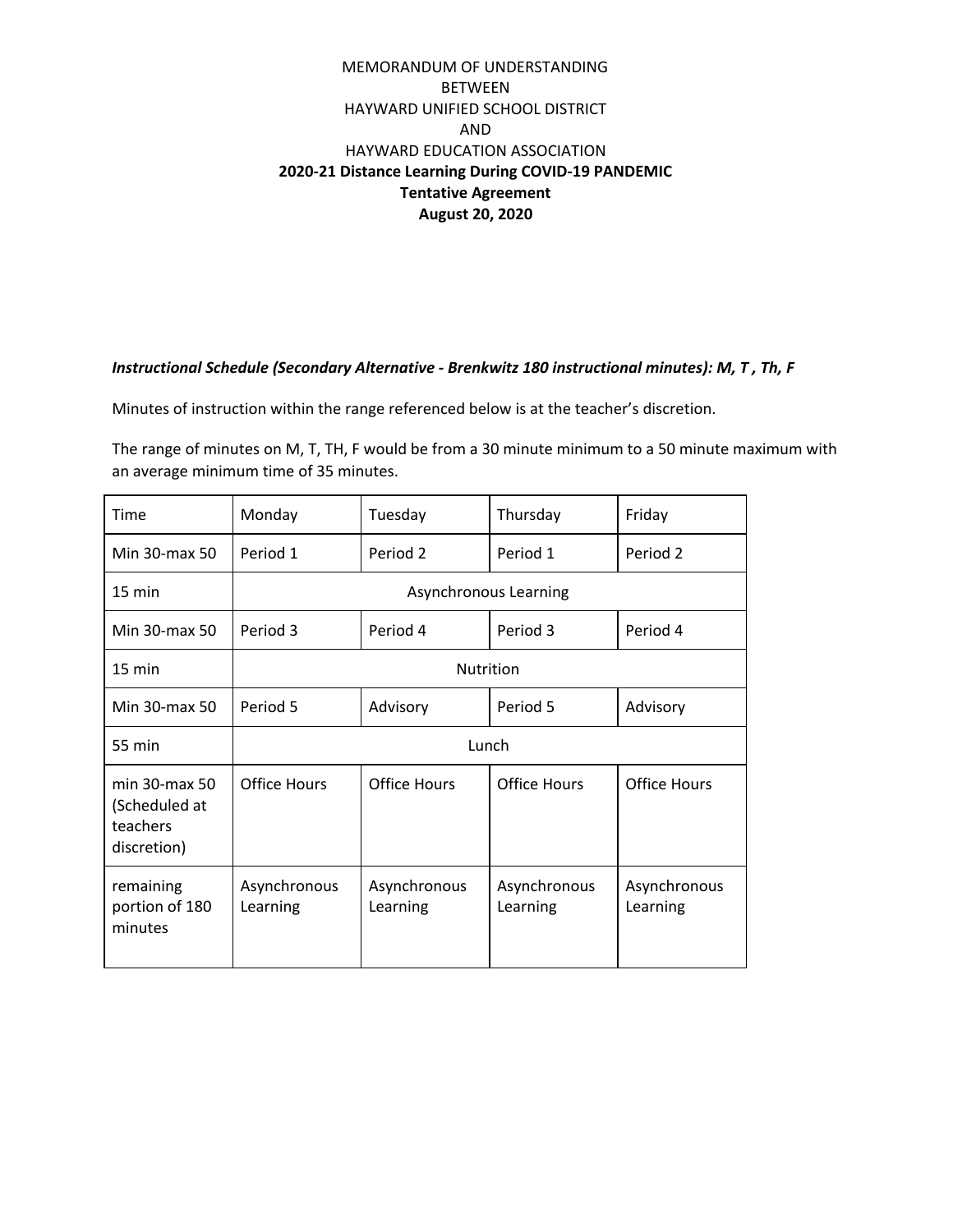Minutes of instruction within the range referenced below is at the teacher's discretion.

| Time (minutes)   | Wednesday             |
|------------------|-----------------------|
| min 15 max 25    | Period 1              |
| $10 \text{ min}$ | Asynchronous Learning |
| min 15 max 25    | Period <sub>2</sub>   |
| $10 \text{ min}$ | Asynchronous Learning |
| min 15 max 25    | Period 3              |
| $10 \text{ min}$ | Asynchronous Learning |
| min 15 max 25    | period 4              |
| $10 \text{ min}$ | Asynchronous Learning |
| min 15 max 25    | Period 5              |
| $10 \text{ min}$ | Asynchronous Learning |
| min 15 max 25    | Advisory              |

Lunch 55

| min 30- max 50<br>(at the teachers<br>discretion | collaboration time    |
|--------------------------------------------------|-----------------------|
| remaining portion of<br>180 minutes              | Asynchronous Learning |

#### 41. **Additional Non Instructional Time**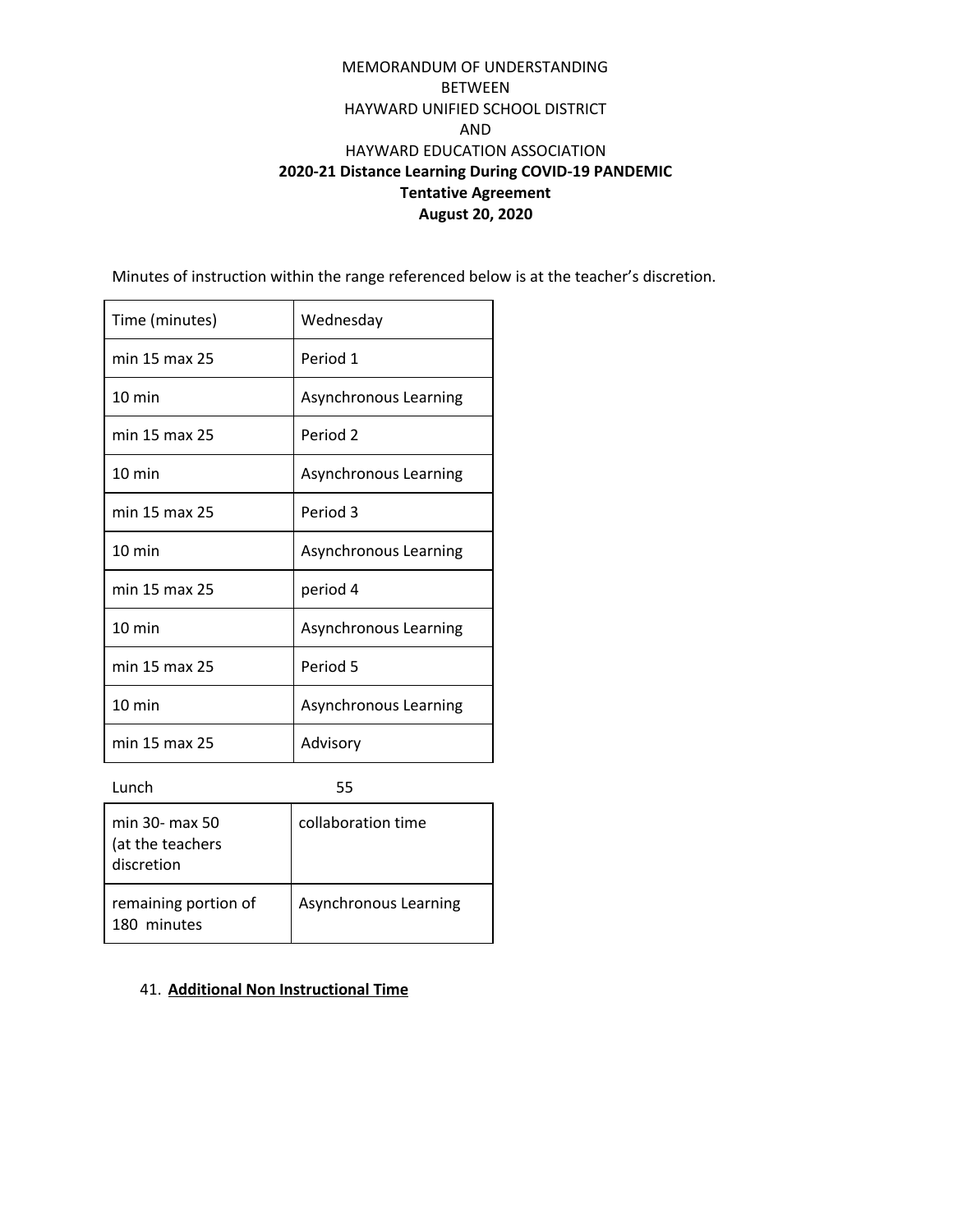Time allocated beyond the designated instructional minutes per day, not including contractually required activities (i.e. lunch, prep, collaboration time, etc.) is considered additional non-instructional time for teachers. The use of this time will be left to the teacher's discretion and may be used to, plan synchronous and asynchronous learning, engage in additional collaboration, or participate in professional development.

- 42. If a unit member works at multiple sites, the site administration, teacher and HEA representative will reach mutual agreement on an appropriate schedule. The schedule will be shared with HR or an HUSD designee and HEA. If mutual agreement cannot be reached, HR or the HUSD designee and HEA representatives will meet and reach consensus.
- 43. Pull out or small group instruction provided by specialized bargaining unit members (i.e. Prep bargaining unit members, RSP, SLP, EL Specialists, Counselors) will take place outside of daily instructional minutes described above as deemed necessary by the specialized bargaining unit member and the general ed teacher. Specialized bargaining unit members will develop their schedules and will work with the classroom bargaining unit members regarding scheduled instruction. Administration will have access to the schedules when posted and help develop prep schedules working with the prep teacher under the provisions in HEA CBA Article 10.C. Prep bargaining unit members will follow times in #39 above e.g. 30 minutes of PE/library /music through zoom/Google Hangouts once a week respectively for a first grader. Prep bargaining unit members will indicate a bi-weekly rotation of synchronous and asynchronous sessions. The synchronous prep instructional minutes will count towards the total instructional daily minutes but not towards the classrooms teacher's synchronous time. The asynchronous prep instructional minutes will count towards the total number of instructional daily minutes.
- 44. The District will resume standards based report card reporting for TK 6, and traditional scaled A-F grading for 7-12. The District will communicate those expectations to the community as well. This agreement does not usurp the contractual rights nor provisions in Ed Code to administer grades as deemed appropriate by the bargaining unit members.

Only federally or state mandated assessments will be administered. All other forms of assessment will be voluntary and may include informal observations. Any one on one assessments may be done online using programs and apps. Unit members may make arrangements to schedule a direct assessment with the student at a district location. The District must follow the June 18 CDPH [directive](https://www.cdph.ca.gov/Programs/CID/DCDC/CDPH%20Document%20Library/COVID-19/Guidance-for-Face-Coverings_06-18-2020.pdf), as updated, to require the use of masks by students and staff.

For the administration of in person assessments, Unit members shall be provided with face guards or masks, gloves, and hand sanitizer. Upon request, unit members may check out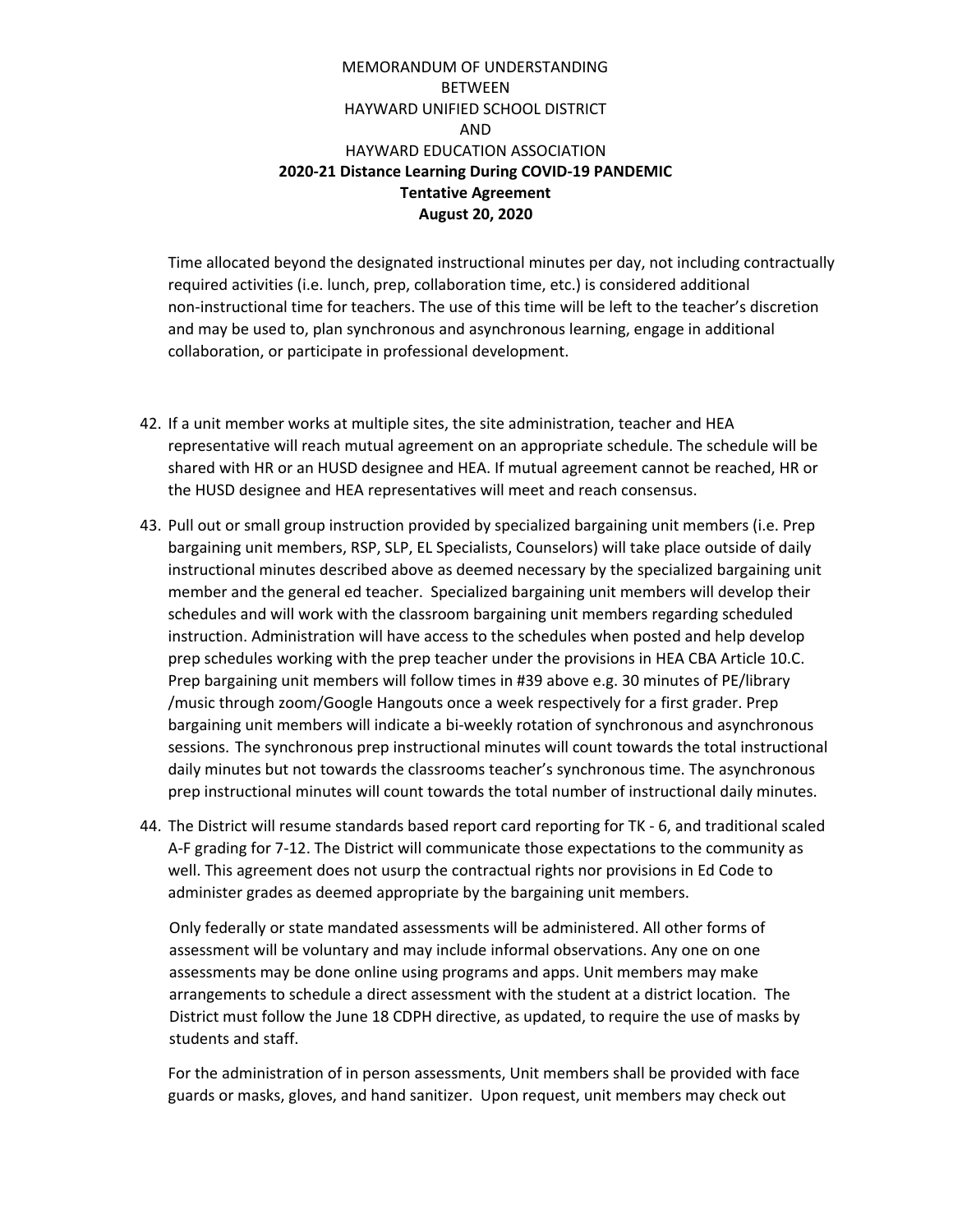headsets/microphones for both students and bargaining unit members and wipes to wipe off used materials. Face shields and drapes – face shields with neck drapes tucked into the shirt are recommended for those who cannot wear a mask due to health conditions. The District shall require the use of facial coverings ("masks") in accordance with federal, state, and local guidelines currently in effect. Individuals who cannot wear a mask because of a documented health issue shall instead be required to wear a face shield and neck drape (tucked into the shirt). Masks and face shields may not be required for children age two and under or for students with medical apparatus which prevents or obstructs the use of the apparatus. If equipment or supplies cannot be provided, the unit member will be held harmless from completing these assessments.

#### *Special Education*

- 45. The parties agree to meet at the request of either party to address implementing guidance from the CDE and/or Federal Department of Education in order to provide equitable and appropriate education for students with special needs, and if applicable, negotiate any impacts to unit members' working conditions. HEA reserves its rights to consult on all consultable items. Special education bargaining unit members will work collaboratively with general ed/bargaining unit members via a virtual platform to adapt lessons to meet the needs of students in a digital learning environment and ensure that lessons and activities are appropriate, as documented in the student's IEP.
	- a. Related Service Providers (Speech, Adapted PE, OT etc.), shall provide appropriate distance learning services that can be performed via remote learning following the student's IEP which may include practices such as teletherapy, tele-interventions on digital platforms.
	- b. Special Ed Behaviorists, shall be available to support bargaining unit members including collaborating in writing and supporting behavior plans and attending team and IEP meetings for students and provide services to students using distance learning tools/resources.
	- c. RSP and related service providers may, through collaboration with general education bargaining unit members, be able to provide students direct or indirect support for those students who have an IEP and are on the RSP teacher's caseload.
- 46. Virtual tools shall be used to hold any necessary IEP meetings and to meet and collaborate on a student's IEP. Current IEPs will need to be implemented according to the last consented IEP. If any changes are needed, the IEP team will need to reconvene to discuss and agree on possible revisions.
- 47. Only federally or state mandated assessments will be administered. All other forms of assessment will be voluntary and may include informal observations. Special Ed bargaining unit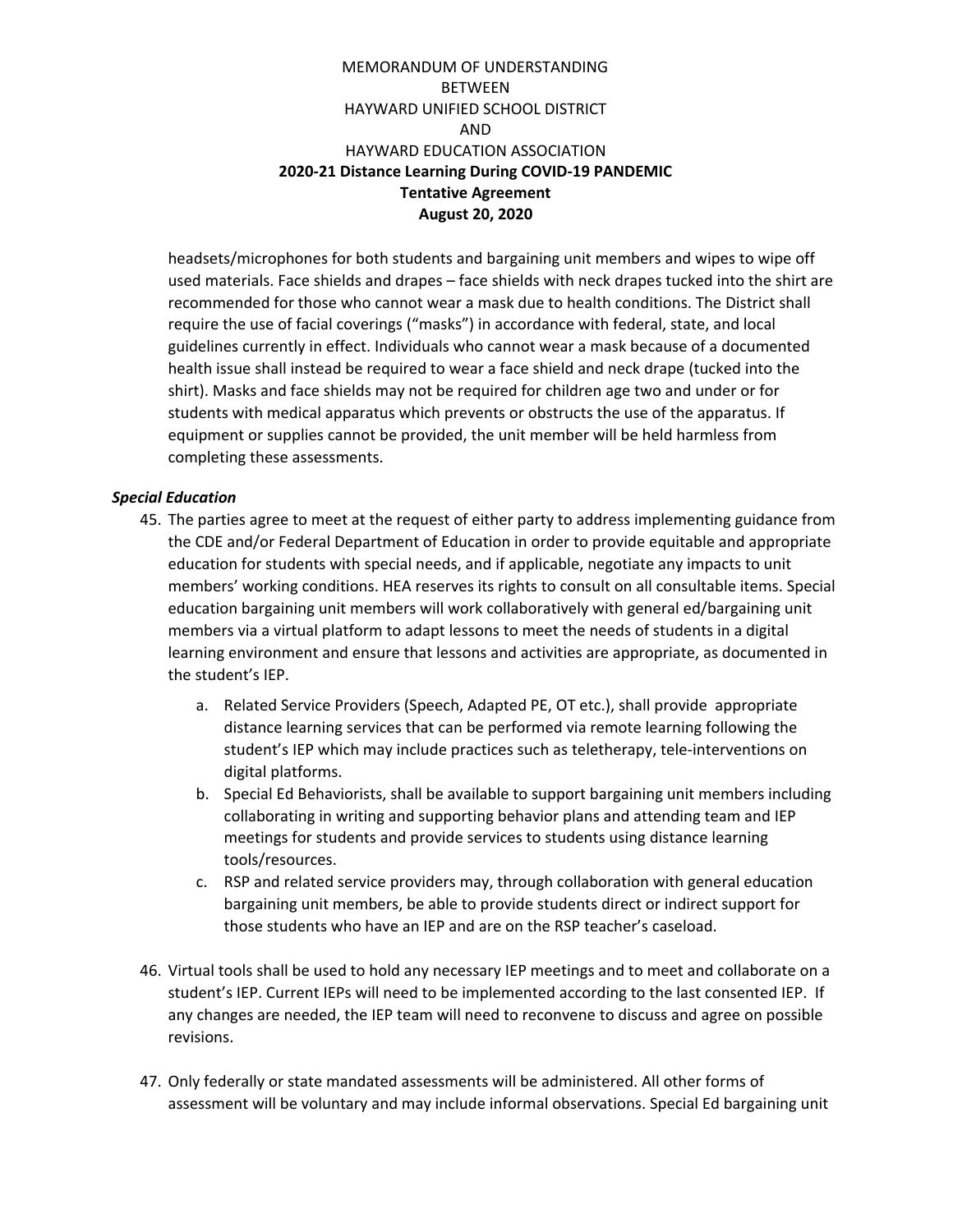members will be trained on Special Ed relevant assessment and teaching programs/apps prior to school starting. Assessments may be done online using programs and apps, and the District will make available the necessary programs and apps for the assessments. A Special Ed bargaining unit member may voluntarily make arrangements to schedule a direct assessment with the student at a district location. No unit member will be required to administer in-person assessments. For the administration of voluntary in-person assessments, Special ed bargaining unit members/shall be provided with face guards, masks, gloves, and hand sanitizer following CDC guidelines. Upon request, unit members may check out headsets/microphones for both students and bargaining unit members and wipes to wipe off used materials for conducting assessments. Face shields and drapes – face shields with neck drapes tucked into the shirt are recommended for those who cannot wear a mask due to health conditions. The District shall require the use of facial coverings ("masks") in accordance with federal, state, and local guidelines currently in effect. Individuals who cannot wear a mask because of a documented health issue shall instead be required to wear a face shield and neck drape (tucked into the shirt). Masks and face shields may not be required for children age two and under or for students with medical apparatus which prevents or obstructs the use of the apparatus. If equipment or supplies cannot be provided, the unit member will be held harmless from completing these assessments.

48. Sp Ed unit members will be provided trainings/PD for any and all District provided virtual tools/programs including but not limited to assessment tools. Unit members will be compensated per contract provisions.

#### *Adult Education*

- 49. Adult education classes shall be conducted synchronously and asynchronously on a Monday through Thursday schedule with the exception of Night classes (ESL for example) which will run Monday through Wednesday and the teachers will have office hours on Thursday. The synchronous portion for each session will be a minimum of 30 minutes -maximum of 90 minutes at the teacher's discretion. In addition, teachers, including tenured teachers, will be provided office hours and planning time in order to maintain the hours they worked during the 2019-2020 school year at a minimum inclusive of the 15 minute break.
- 50. Contract teachers' hours will work 30 minutes a day (a)synchronously Monday Thursday at their contractual rate of pay.
- 51. Schedules for ESL Day and ESL Night classes are listed below. All other schedules will be generated through consensus between the Director of Adult School and the individual teacher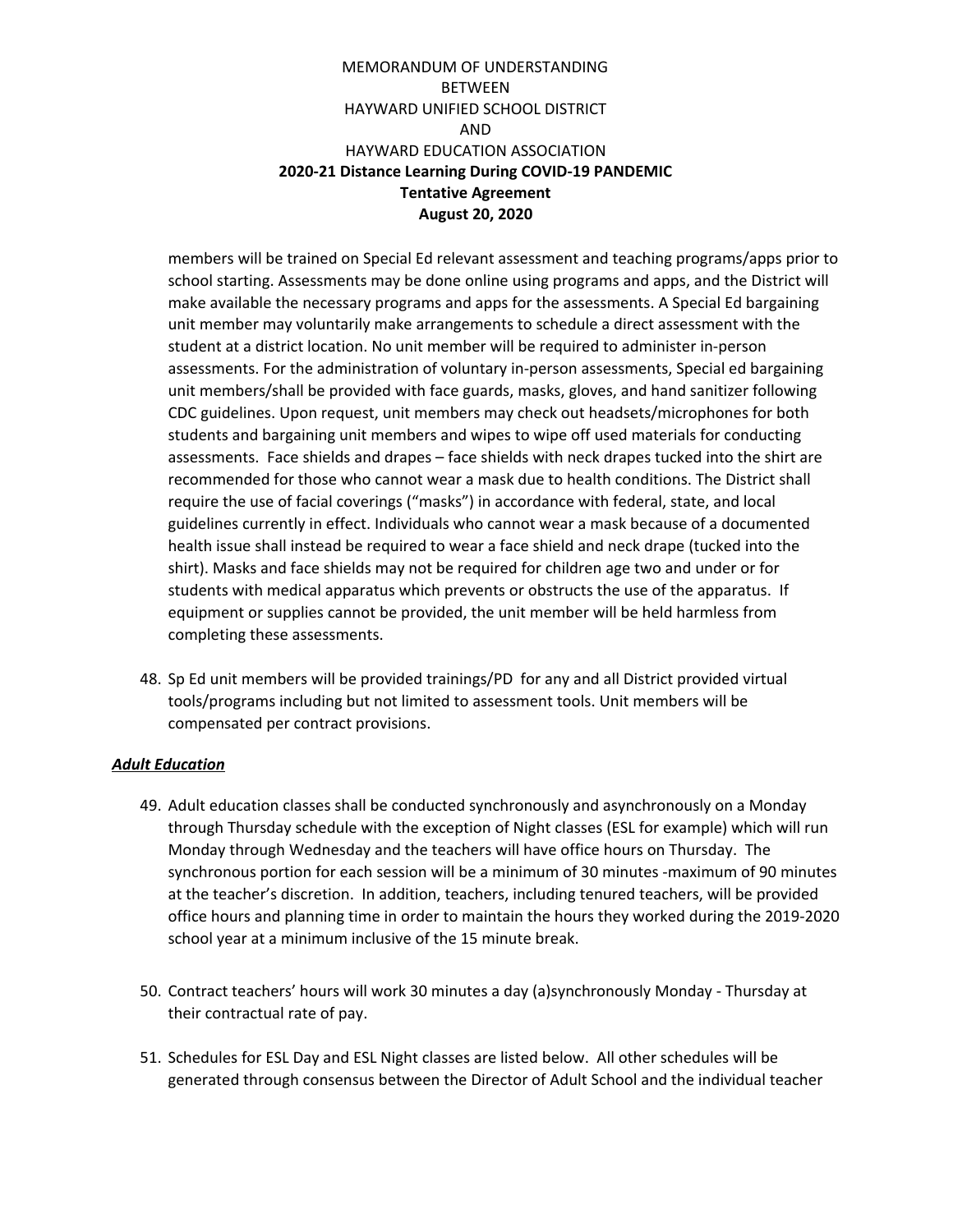by following the above parameters. If consensus is not reached HR and HEA leadership will meet and come to consensus.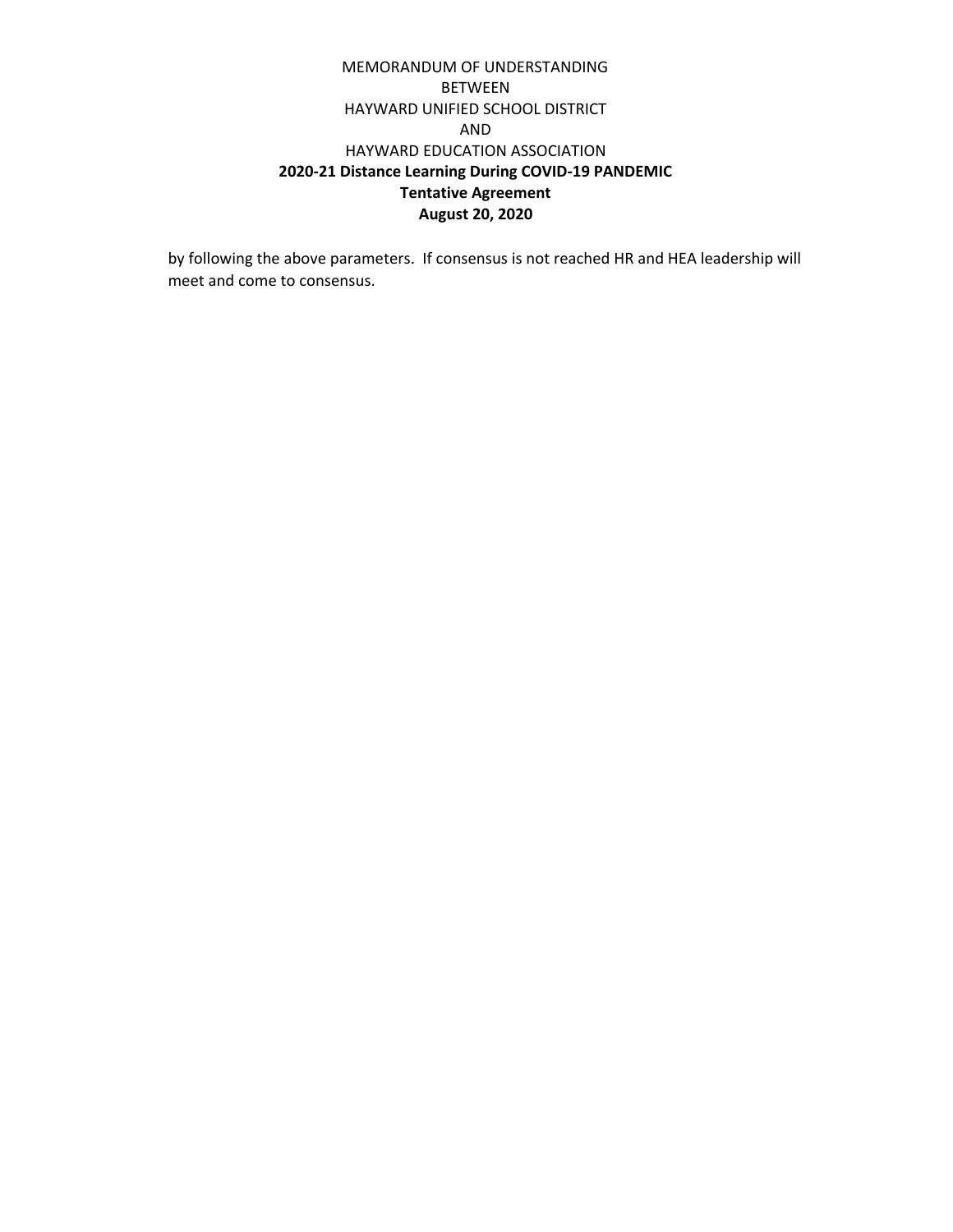Schedule for ESL DAY

Daily Schedule: Monday-Thursday

Minimum 30 minutes synchronous to maximum of 90 minutes (a)synchronous

90 minutes planning time

75 minutes office hours

Total time: 1020 minutes/week = 17 hours/week

Schedule for ESL Night

Daily Schedule: Class Monday-Wednesday, Office hours Thursday

| Monday - Wednesday                                                           | Thursday                |
|------------------------------------------------------------------------------|-------------------------|
| Minimum 30 minutes<br>synchronous to maximum of<br>90 minutes (a) synchronus | 90 minutes office hours |
| minutes daily planning                                                       | Minutes of planning     |
| 60                                                                           | 60                      |

Total time: 600 minutes/week = 10 hours/week

Adult Education Testing

52. For State/Fed mandated tests that are given in person, the district will provide necessary equipment including Face shield, hand sanitizer, mask and gloves, and appropriate equipment in order to provide thermometer check following CDC guidelines.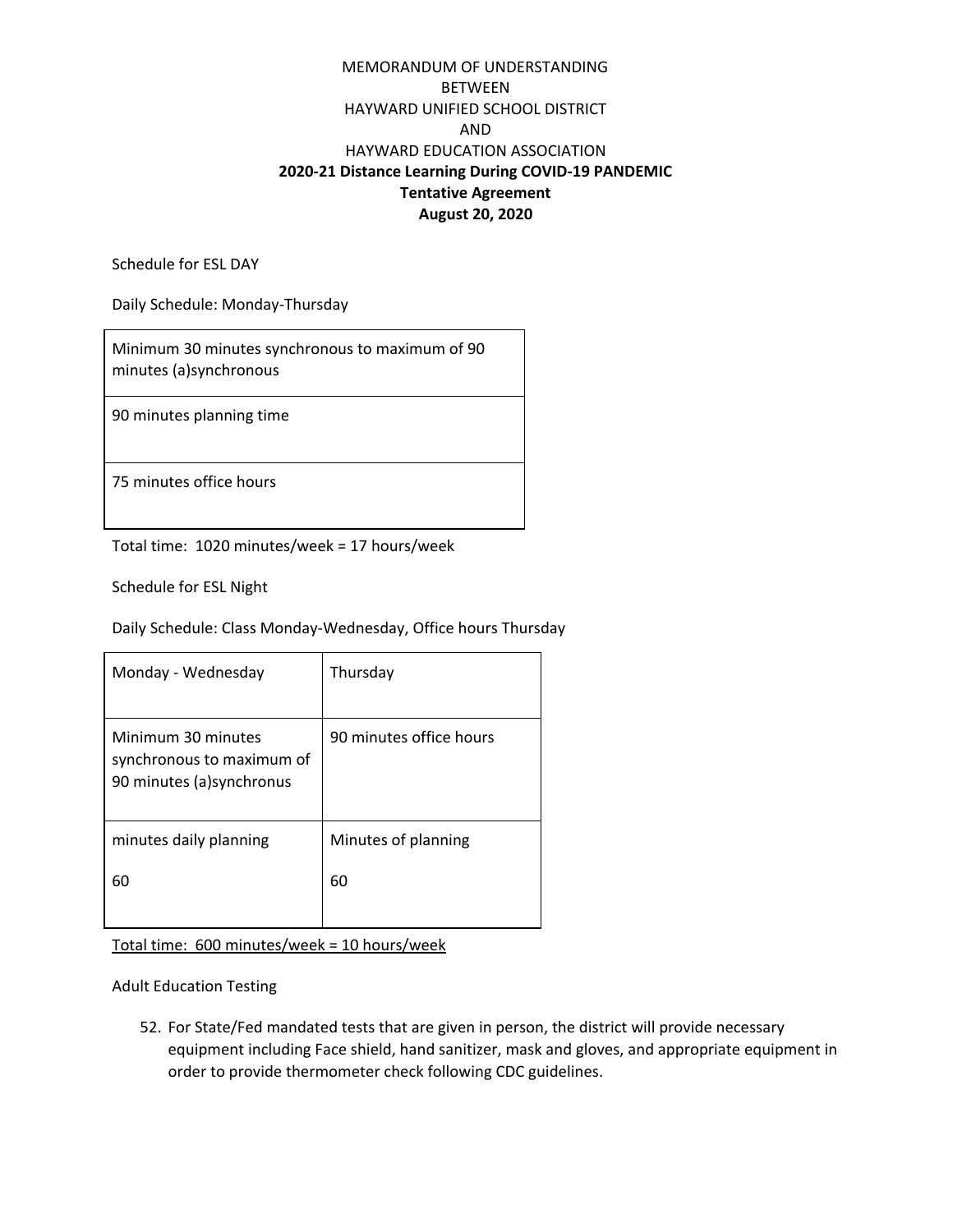- 53. Teachers will not be required to administer the tests. If a unit member voluntarily administers the test in person, the unit member shall be paid for the extra hours for the administration of the test at their hourly rate of pay.
- 54. Room needs to be cleaned between testing events following guidelines and practices herein. Multiple rooms may be used to maintain CDC guidelines regarding social distancing and health provisions.

#### *Evaluations*

55. HEA members will not be evaluated this year with the exception of probs and temps unless law permits otherwise. HEA members maintain their right to use peer evaluation of portfolio review as the basis of a self-reflective evaluative tool.

#### *Compensation*

56. Certificated bargaining unit members who are developing distance learning curriculum, methods, or materials for use Districtwide will be paid at the hourly rate for the assigned additional hours worked. The district will send out email notifications with a link to the application to all members.

#### *Distance Learning Workgroup*

- 57. The parties agree to convene distance learning workgroups as needed. Workgroups are composed of up to 10 unit members. Unit members who wish to participate can apply, and will be selected based on, relevant credentials, years of experience, and previous training related to the workgroup topics. Members who participate will be paid at the extra duty hourly rate. If the workgroups meet during their summer break, the unit member will receive the summer hourly rate. The workgroups will develop recommendations regarding best practices on matters related to distance learning including but not limited to:
	- a. Technology
	- b. Social and Emotional Learning Practices
	- c. On-line Teaching and Learning
	- d. Diagnostics and Assessment
	- e. Modified Scope and Sequence

HUSD representatives will meet with HEA representatives to reach consensus prior to creating any additional workgroups/topics.